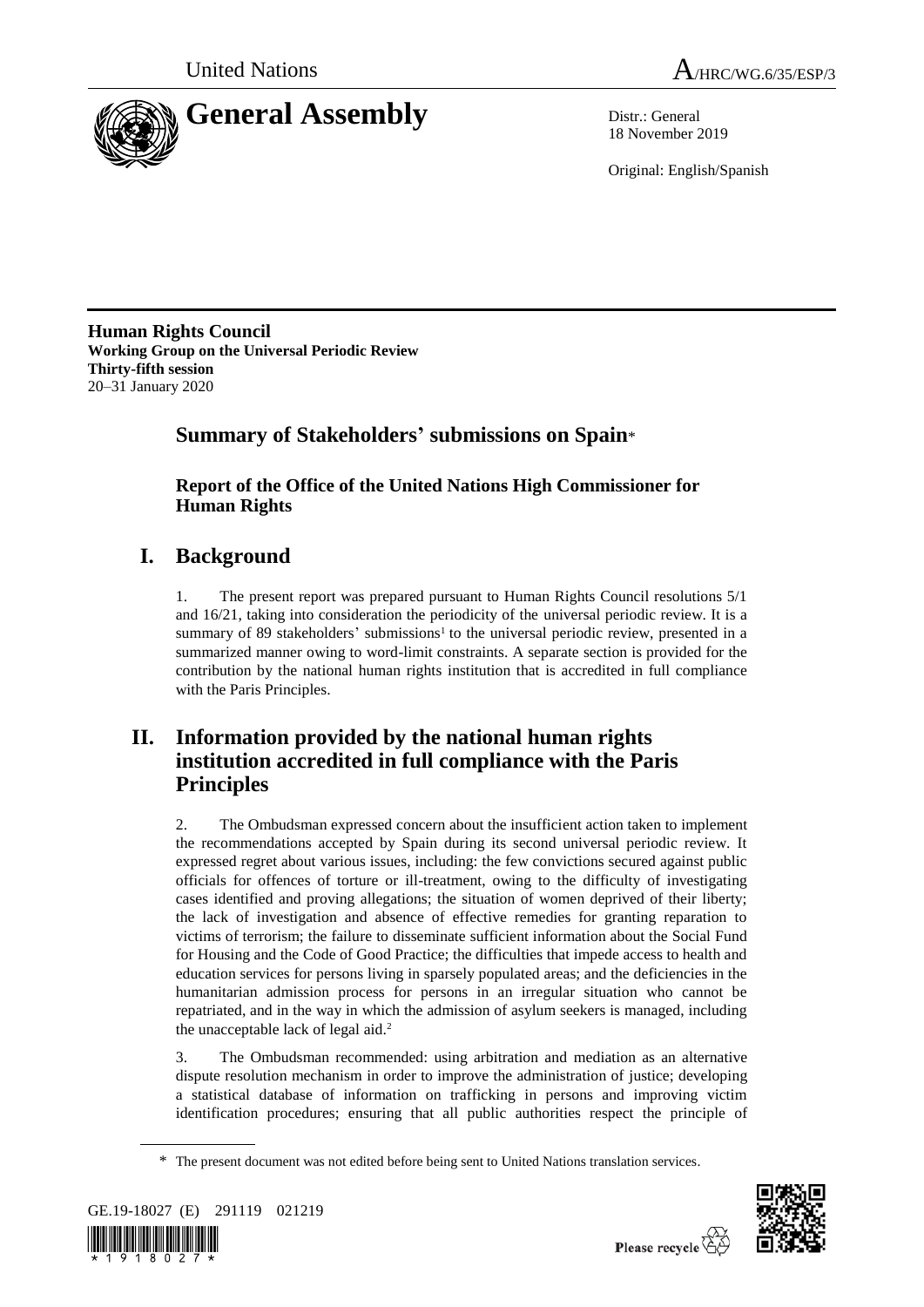ideological neutrality that typifies a pluralistic, democratic and tolerant society; providing information and advice to young persons at risk of dropping out of education prematurely, and to the groups most at risk of social exclusion; increasing the number of health-care professionals; adapting the social welfare system to recognize the rights of older persons; creating more social housing; enhancing the specialized training provided for staff involved in ensuring comprehensive protection for victims of violence against women, and improving coordination between the various public authorities involved; eliminating the gender pay gap and increasing the political representation of women; strengthening efforts to combat discrimination, eliminate stereotypes and achieve effective equality for Gypsies; adopting an organic law to protect the rights of persons with disabilities, and standardizing criteria and providing guidelines for involuntary committals; ending the educational segregation of Gypsy children and ensuring their integration; and improving coordination between the various State agencies with a view to establishing a migration policy that takes a holistic approach to the issue.<sup>3</sup>

# **III. Information provided by other stakeholders**

# **A. Scope of international obligations**<sup>4</sup> **and cooperation with international human rights mechanisms and bodies**<sup>5</sup>

4. Just Atonement Inc (JHA) and Caritas recommended ratifying the International Convention on the Protection of the Rights of All Migrant Workers and Members of Their Families.<sup>6</sup>

5. The International Campaign to Abolish Nuclear Weapons (ICAN) recommended ratifying the UN Treaty on the Prohibition of Nuclear Weapons.<sup>7</sup>

6. Associació Catalana Pels Drets Civils (ACDC) recommended agreeing to visits from special procedures mandate holders who so request and allowing them freedom of action.<sup>8</sup>

## **B. National human rights framework<sup>9</sup>**

7. Joint Submission 4 (JS4) recommended according constitutional status to economic, social and cultural rights so that they may be invoked before judges and courts of relevant jurisdiction.<sup>10</sup>

8. Caritas regretted that Spain had still not created an inter-ministerial follow-up mechanism and that application of the views of treaty bodies is limited.<sup>11</sup>

## **C. Implementation of international human rights obligations, taking into account applicable international humanitarian law**

## **1. Cross-cutting issues**

*Equality and non-discrimination*<sup>12</sup>

9. Fundación Secretariado Gitano (FSG) welcomed the action plan to combat hate crime (2019). <sup>13</sup> JS4 noted, however, that migrants, refugees, Gypsies, persons with disabilities, members of the LGTBI community and homeless persons continue to be discriminated against in the exercise of their rights, particularly in employment, housing, health and education.<sup>14</sup>

10. JA1 and Joint Submission 24 (JS24) recommended taking measures to curb hate speech, xenophobia and racial discrimination.<sup>15</sup> FSG, JS4 and Joint Submission 15 (JS15) recommended adopting the Comprehensive Act on Equal Treatment and Combating Discrimination. <sup>16</sup> Association Actuavallès recommended approving the LGBTI Equality Act and the Trans Act.17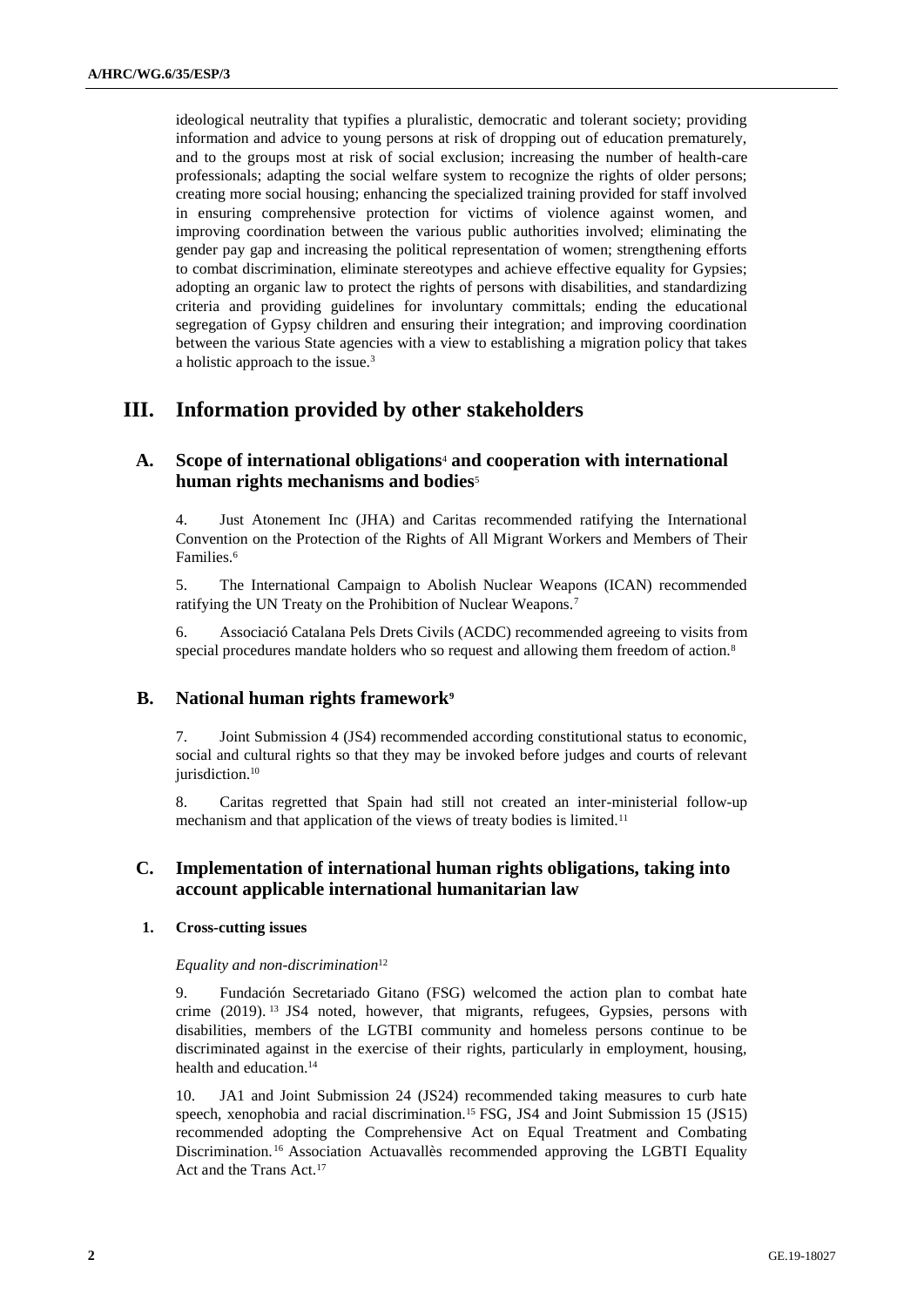11. SOS Racisme Catalunya (SOS) and FSG regretted that ethnic profiling remains a habitual police practice.<sup>18</sup> SOS recommended providing police officers with training on racism and xenophobia <sup>19</sup> and establishing complaints mechanisms for members of the general public.<sup>20</sup>

12. Asamblea por una Escuela Bilingüe de Cataluña (AEB) expressed concern that the education system in Catalonia does not accord the same language rights to Spanish speakers. <sup>21</sup> AEB and Catalunya Somos Todos. Tots Som España (CST) recommended guaranteeing bilingual education in Catalonia.<sup>22</sup>

13. European Language Equality Network (ELEN) indicated that Catalan speakers experienced discrimination, including by authorities of Spanish-speaking regions, leaders of political parties and media outlets.<sup>23</sup>

14. The Council of Europe (CoE) noted that the European Charter for Regional or Minority Languages highlighted that minority languages were recognized as an expression of cultural wealth, and the adoption of special measures in favour of regional or minority languages aimed at promoting equality between the users of these languages and the rest of the population was not considered to be an act of discrimination against the users of the more widely-used languages. COE commended the Catalan Government's commitment to a multilingual education project.<sup>24</sup> Joint Submission 14 (JS14) recommended carrying out information campaigns on language rights.<sup>25</sup>

15. ELEN recommended ensuring that an adequate proportion of the judicial, administrative and public service staff posted in the autonomous communities has a working knowledge of the relevant languages.<sup>26</sup> JS14 recommended effective enforcement of the Common Administrative Procedure Act and guaranteeing the rights of minority linguistic groups.<sup>27</sup>

#### *Development, the environment, and business and human rights*<sup>28</sup>

16. According to Joint Submission 6 (JS6), there have been irregularities in the implementation of the Castor gas project<sup>29</sup> that have affected people's rights to education and health. <sup>30</sup> Joint Submission 35 (JS35) recommended ensuring that the legislation governing environmental projects is in line with international standards, including the principle of non-discrimination.<sup>31</sup>

17. JS4 recommended reinforcing the regulatory framework that guarantees corporate legal accountability. <sup>32</sup> Global Unions (ITF) recommended adopting proactive measures with a view to increasing the number of enterprises that adopt equality plans.<sup>33</sup>

18. The Center for Global Nonkilling (CGNK) recommended enforcing environmental rights, by providing adequate supervision and restoration of critical facilities, including abandoned mine tailings dams.<sup>34</sup>

19. JS6 recommended conducting an assessment of energy policy and promoting a participatory model based on renewable energy.<sup>35</sup>

20. Síndic de Greuges de Catalunya (the Catalan Ombudsman) noted that pollution continues to affect the most densely populated areas in particular. It recommended adopting measures that help to reduce pollution and promoting a sustainable transport and mobility policy.<sup>36</sup>

#### *Human rights and counter-terrorism*<sup>37</sup>

21. Various stakeholders recalled that, according to human rights mechanisms, the overbroad definitions of terrorism-related offences, entailed in the Basic Law 4/2015, could pave the way for a disproportionate or discretionary enforcement of the law by authorities, an issue which has not been addressed by Spain.<sup>38</sup> They noted that its extensive application has resulted in the criminalisation of human rights defenders, the outlawing of associations and political organizations, the prohibition of public events, the conviction of journalists, artists and musicians as well as the closing of media outlets for terrorism-related offenses.<sup>39</sup>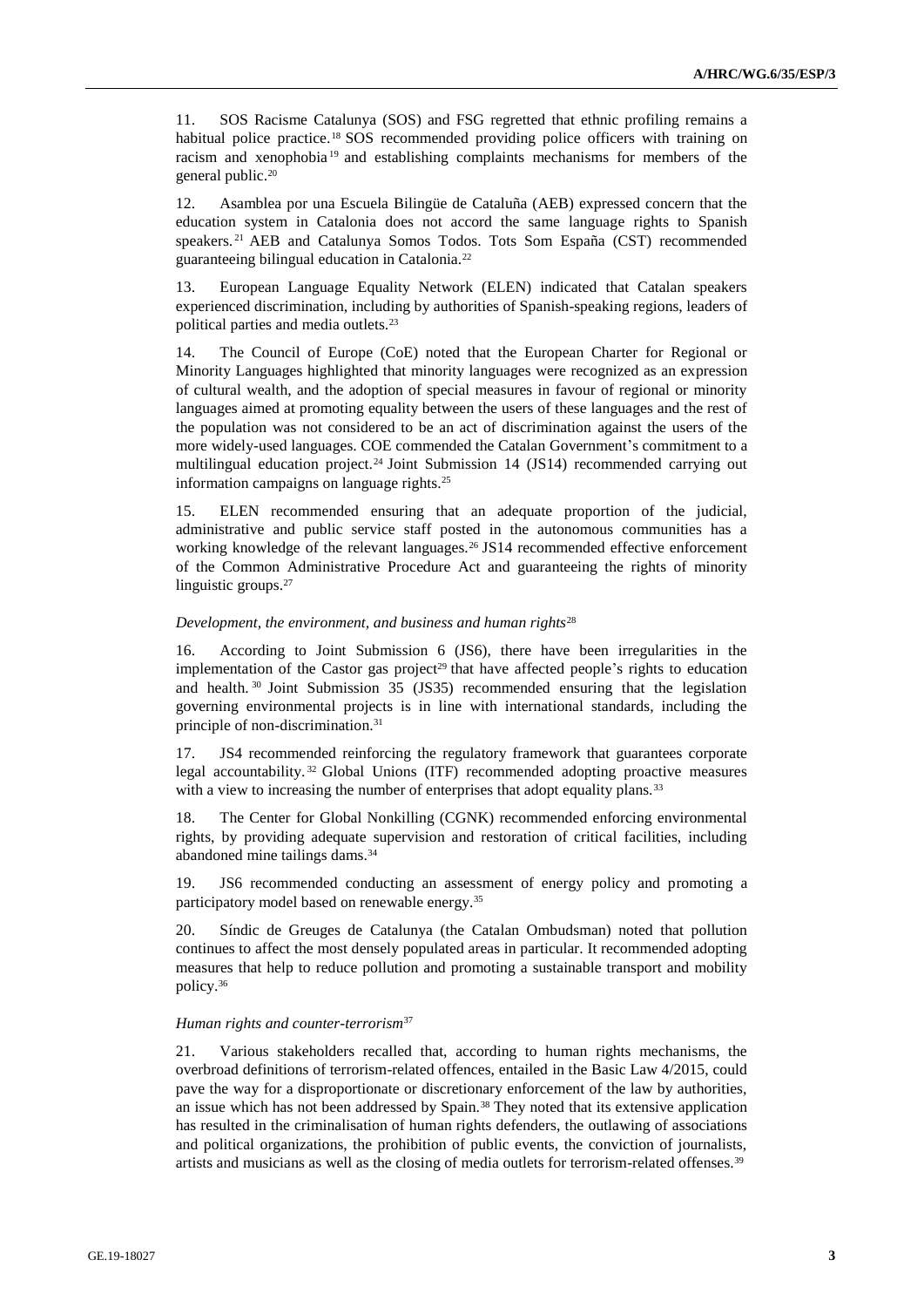22. Several stakeholders recommended ensuring that the legislation on terrorism is precise, complies with international standards and is not misused to limit the legitimate work of HRDs and journalists.<sup>40</sup>

## **2. Civil and political rights**

### *Right to life, liberty and security of person*<sup>41</sup>

23. Joint Submission 41 (JS41) expressed concern that the security forces continue to use disproportionate force during demonstrations, engaging in ill-treatment and causing personal injury, as they do not have adequate guidelines for action.<sup>42</sup>

24. JS41 recommended ensuring effective and independent investigations in cases of police misconduct, with those found guilty receiving punishments commensurate with the gravity of the offence;<sup>43</sup> creating a parliamentary commission to look into ways to prevent institutional violence;<sup>44</sup> and providing human rights training for members of the security forces and the judiciary.<sup>45</sup>

25. Several stakeholders recommended taking measures to eliminate police violence, including increasing training for the police on the Basic Principles on the Use of Force and Firearms by Law Enforcement Officials, to ensure appropriate responses to civilian protests.<sup>46</sup>

26. Several organizations expressed regret that, on 1 October 2017, the date on which the referendum was held in Catalonia, the National Police and Civil Guard used excessive and disproportionate force against citizens who had gathered peacefully in various locations in Catalonia.<sup>47</sup> They indicated that, in many cases, riot police ploughed directly into the crowd, without first trying to negotiate an alternative solution with them.<sup>48</sup> A number of organizations stated that, as a result, the various hospitals treated almost a thousand people for injuries caused by police assaults.<sup>49</sup> Associació d'Afectats (Afectats) indicated that the violent police action also caused numerous anxiety and panic attacks among victims, members of their families and people living nearby.<sup>50</sup>

27. A number of organizations noted that no commission of inquiry had been established to look into the possible accountability of the police officers who took part in the operations and that the perpetrators had not been punished.<sup>51</sup> Associació Juristes Pels Drets Humans del Maresme (HHRR) welcomed the fact that criminal proceedings in respect of the events of October 2017 had been brought before the courts, but regretted the slow pace at which they were progressing<sup>52</sup> and the failure to take the action necessary to identify the perpetrators.<sup>53</sup> Several organizations recommended carrying out independent and impartial investigations into the excessive force used by security forces in October 2017 in Catalonia, establishing the corresponding criminal responsibilities and setting up a commission of inquiry.<sup>54</sup> Afectats recommended that guarantees of non-repetition should be provided.<sup>55</sup>

28. Fair Trials (FT) noted that recommendations accepted by Spain during its second universal periodic review regarding pretrial detention have not been adequately implemented. <sup>56</sup> Joint Submission 5 (JS5) recalled that human rights mechanisms had expressed concern about the persistent use of special observation (FEIS system) in prisons. <sup>57</sup> Human Rights Without Frontiers (HRWF) regretted that the FIES system of special observation had been misused, resulting in unfair conditions of detention and prolonged periods of pretrial detention.<sup>58</sup>

29. A number of organizations regretted that the social leaders Jordi Sánchez and Jordi Cuixart had been held in pretrial detention since 2017, on criminal charges of rebellion and sedition, even though several special procedures mandate holders had expressed concern and called for their release.<sup>59</sup>

30. A number of organizations recommended implementing the measures recommended by the Working Group on Arbitrary Detention and other United Nations mechanisms and immediately releasing all persons detained in relation to the Catalan referendum.<sup>60</sup> IC recommended ensuring that citizens can only be detained for acts that constitute criminal offences, and not for purposes of intimidation.<sup>61</sup>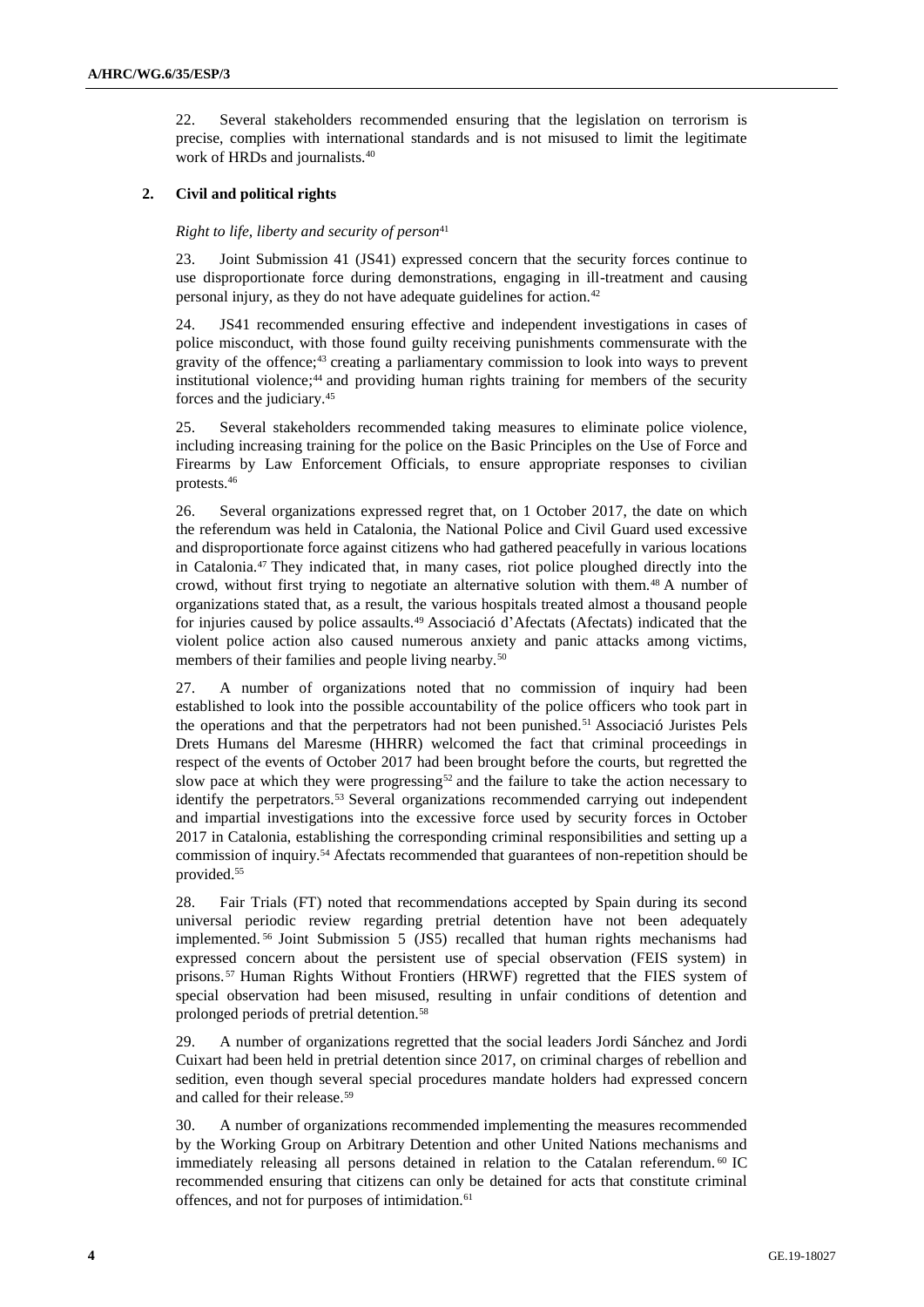31. Several stakeholders recommended establishing clear and exceptional legal criteria for applying pretrial detention;  $62$  providing for more alternative measures, and ensuring their use in practice;<sup>63</sup> ceasing using the FIES classification for non-dangerous cases; abolishing *secreto de sumario*; <sup>64</sup> and investigating all cases of torture and ill-treatment in conformity with the international standards.<sup>65</sup> It was also recommended that protocols for ensuring that the presumption of innocence is maintained for pretrial detainees should be drafted and implemented.<sup>66</sup>

#### *Administration of justice, including impunity, and the rule of law*<sup>67</sup>

32. ACDC and Joint Submission 18 (JS18) expressed concern about the functioning of the Judiciary. They recommended guaranteeing the independence, impartiality and transparency of the Judiciary, including: conducting an assessment of the legislative framework governing the Consejo General del Poder Judicial; and adopting legal objective criteria and evaluation requirements for the appointment of the highest judiciary ranks, as well as a code of conduct.<sup>68</sup>

33. CoE noted that the Group of States against Corruption (GRECO) recommended undertaking reforms against corruption. <sup>69</sup> Transparency International Spain (TAR) recommended developing a plan for preventing and reducing corruption, in accordance with international standards.<sup>70</sup>

34. TIE recommended that Spain should increase the number of judges and prosecutors, including on the staff of the Office of the Special Prosecutor against Corruption and Organized Crime.<sup>71</sup>

35. CGNK and Egiari Zor Fundazioa (EZF) were concerned about the persistent lack of support from the authorities to identify the truth regarding the grave human rights violations, which occurred during the Civil War and the dictatorship.<sup>72</sup> EZF singled out Act No. 46/1977 (the Amnesty Act) and the Official Secrets Act of 1968, both of which are still in force, as causes of impunity.<sup>73</sup>

36. CGNK recommended that Spain fully engage in the location of all remaining mass burial sites and graves associated with enforced disappearances and killings that took place during the Civil War and the dictatorship, providing historical reparation to the families of victims; promoting historical remembrance<sup>74</sup> and facilitating access to relevant historical information held in State archives.<sup>75</sup>

## *Fundamental freedoms and the right to participate in public and political life*<sup>76</sup>

37. Several stakeholders recalled that, during its second universal periodic review, Spain accepted recommendations to guarantee freedoms of expression and peaceful assembly. However, the Public Security Act ("gag law") significantly restricted those rights, in particular in the frame of peaceful protest.<sup>77</sup> According to these stakeholders, the language used in the gag law is ambiguous and creates a risk of arbitrary interpretation.<sup>78</sup> The law also granted to the authorities broad discretion to decide on the dissolution of a meeting or a peaceful demonstration. In parallel, the reformed Penal Code introduced the vaguely defined concept of "large gathering" as an aggravating factor of a crime.<sup>79</sup> Its application affected the work of HRDs to monitor human rights violations during protests.<sup>80</sup> In addition, according to the same organizations, the penalties envisaged therein are severe,<sup>81</sup> and since the amendments were enacted, there has been an increase in police abuse.<sup>82</sup>

38. Various stakeholders also indicated that the gag law had been used against journalists, who had been accused of "*resistencia a la autoridad*" and "*desobediencia*", 83 after having reported on police actions taken in the context of protests; and also against artists<sup>84</sup> and asylum seekers.<sup>85</sup>

39. In line with the recommendations accepted by Spain during its second universal periodic review, several stakeholders recommended ensuring the full enjoyment of the rights to freedom of expression and peaceful assembly, in conformity with international standards, including by reviewing/repealing legislation which disproportionately/unduly restrict the exercise of these rights, particularly the Public Security Act (gag law), and Basic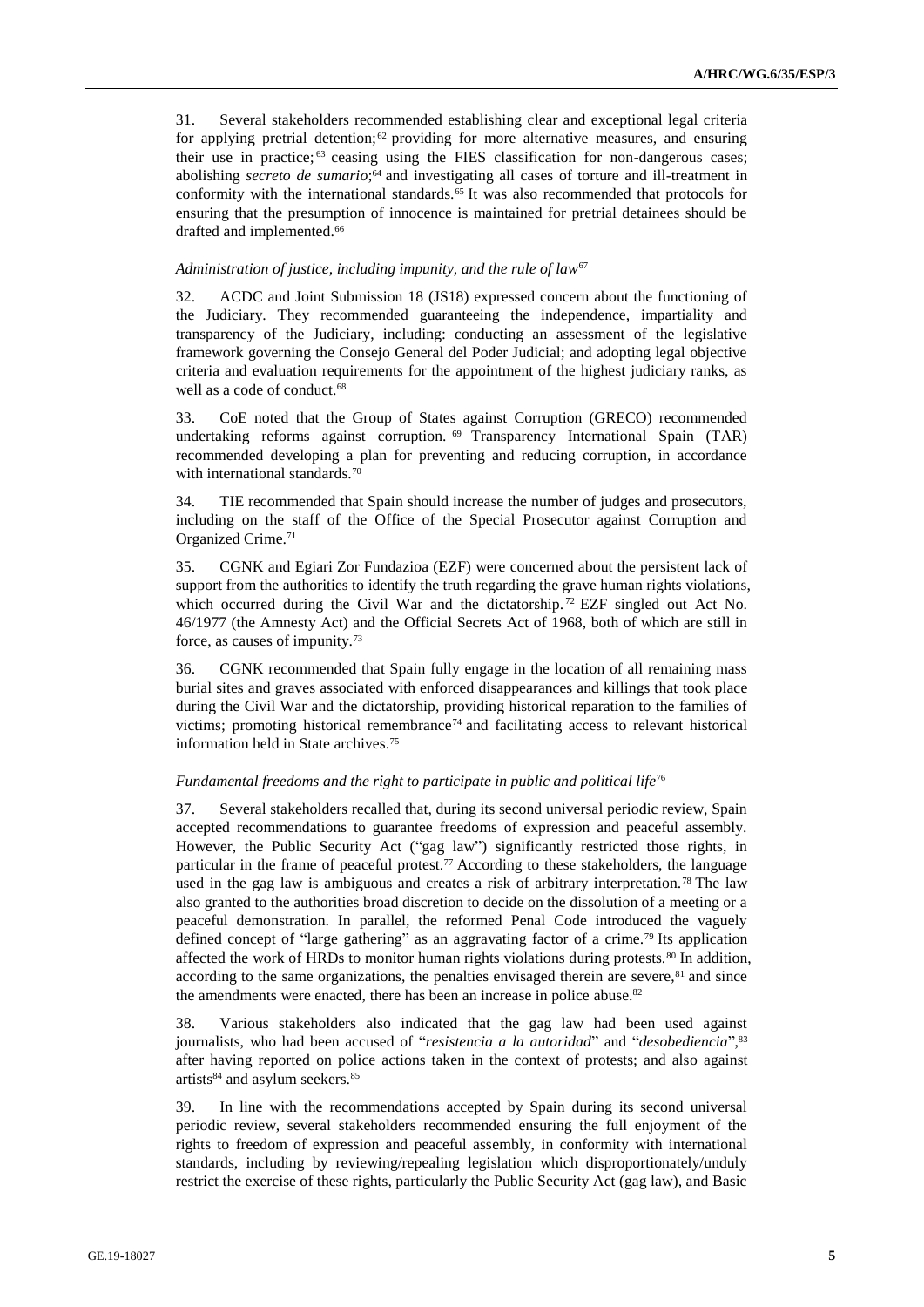Laws 1/2015, which mainly revises the penalties regime and its application and 2/2015 relating to crimes of terrorism.<sup>86</sup>

40. Various stakeholders also recommended that Spain ensure the investigation and prosecution of perpetrators of police violence and abuses against demonstrators; <sup>87</sup> and ensuring that journalists,<sup>88</sup> artists and cultural workers can perform their job without undue interference.<sup>89</sup>

41. Catalan Associació Professionals (ACP) and JS31 expressed concern about unwarranted restrictions on freedom of expression and association, principally in the context of the October 2017 referendum, including the digital repression that led to the closure and blockage of many newspaper websites. <sup>90</sup> ACP recommended amending the Intellectual Property Act so that a court order is required for the closure of websites.<sup>91</sup> Joint Submission 10 (JS10) recommended amending Act No. 19/201 in order to recognize the right of access to information as a fundamental right.<sup>92</sup> JS31 recommended upholding the freedom of the media by removing restrictions placed on the media when it comes to reporting on issues related to the pro-independence movement in Catalonia.<sup>93</sup>

42. JS10 recommended decriminalizing defamation.<sup>94</sup>

43. CST recommended that the Catalan Government should take steps to ensure that all citizens of Catalonia, irrespective of their beliefs and opinions, feel that they are represented.<sup>95</sup>

44. Front Line Defenders (FLD) expressed concerns about reports on restrictions imposed on HRDs that monitor internment centres for foreigners. <sup>96</sup> FLD reported that HRDs faced smear campaigns and defamation, as well as harassment and threats from law enforcement authorities in reprisal for denouncing violations allegedly committed by the police.<sup>97</sup> FLD recommended that Spain guarantee that HRDs are able to carry out their activities without fear of reprisals and ensure full respect for the UN Declaration on Human Rights Defenders.<sup>98</sup>

45. Consejo de la Juventud de España (CJE) noted that young persons encountered obstacles to political participation.<sup>99</sup> It recommended taking affirmative action to ensure that they are able to exercise their right to political participation effectively and on an equal footing with others.<sup>100</sup>

46. El Observatorio para la Libertad Religiosa y de Conciencia (OLRC) <sup>101</sup> and Joint Submission 16 (JS16) recommended that Spain should ensure freedom of religion<sup>102</sup> and foster an environment of religious harmony and cooperation, without discrimination.<sup>103</sup>

## *Prohibition of all forms of slavery*<sup>104</sup>

47. UNICEF recommended adopting a comprehensive law that encompasses all forms of trafficking and servitude.<sup>105</sup> Caritas recommended developing comprehensive plans to combat human trafficking and forced labour.<sup>106</sup> JS27 recommended that the law should include specifically address cases involving minors.<sup>107</sup>

48. CoE noted that the Council of Europe Convention on Action against Trafficking in Human Beings (GRETA) recommended adopting a national action plan aimed at combatting trafficking in human beings for the purpose of labour exploitation and improving the identification of, and assistance to, victims of trafficking.<sup>108</sup>

## *Right to privacy and family life*<sup>109</sup>

49. EE noted that placing persons deprived of their liberty in prisons located some distance from the area in which their relatives lived added to their suffering and created a considerable financial burden for their families, owing to the weekly journeys they were forced to make to visit their imprisoned relative.<sup>110</sup> The difficulties that family members faced were sometimes insurmountable, compromising their right to family life.<sup>111</sup>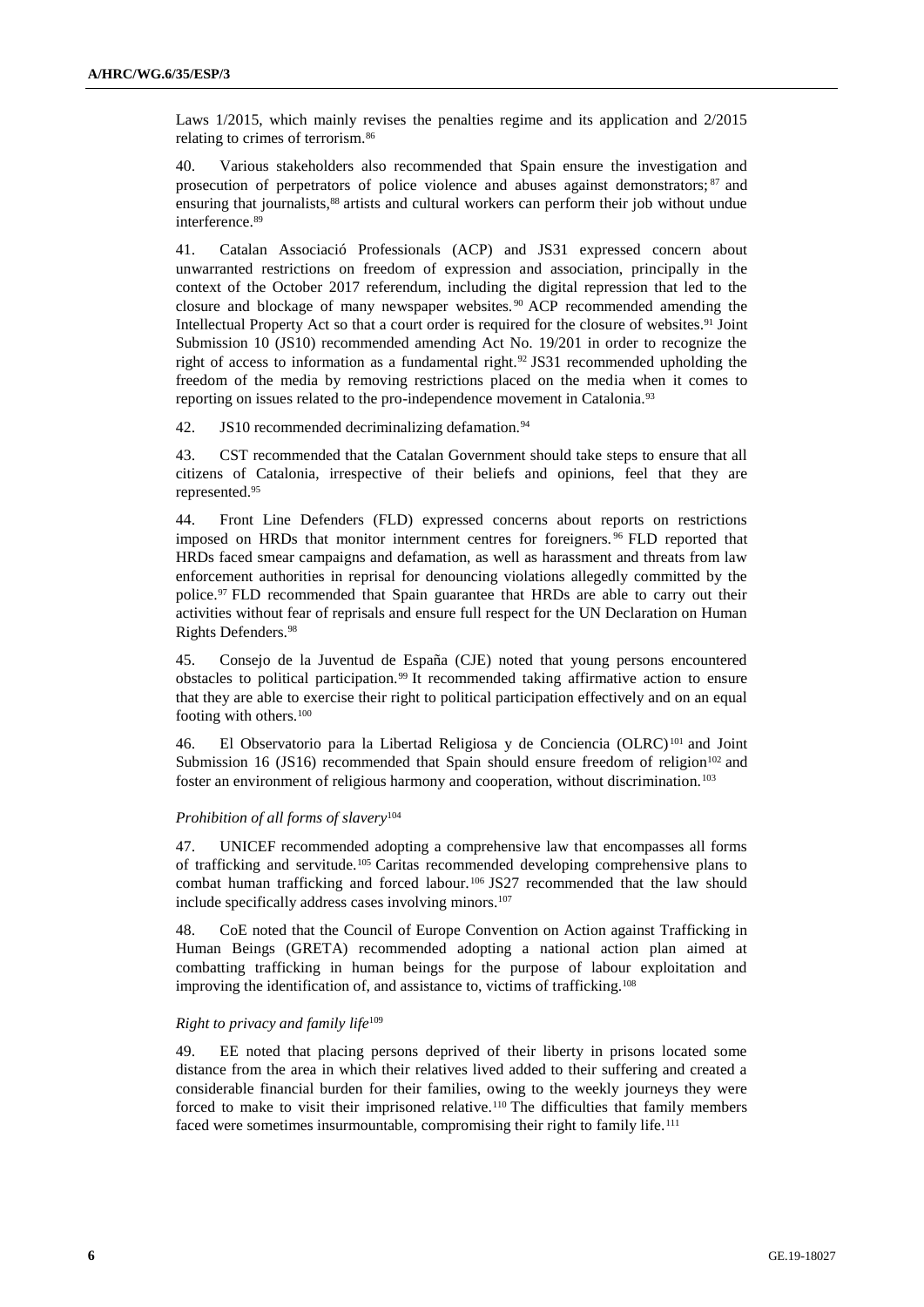#### **3. Economic, social and cultural rights**

#### *Right to work and to just and favourable conditions of work*<sup>112</sup>

50. JS4 noted that the unemployment rate remained alarmingly high.<sup>113</sup> CJE regretted that State budgets for fighting unemployment had been cut.<sup>114</sup> Fundación Cermi women (MCF) recommended developing strategies for combatting precarious employment.<sup>115</sup>

51. Consell Nacional de la Joventut de Catalunya (CNJC) noted that young persons had difficulty gaining access to employment: a third of them were at risk of poverty and social exclusion; nearly half were working on short-term contracts; and a fourth were unemployed. CJE recommended implementing public policies designed to combat youth unemployment and precarious conditions of work. <sup>116</sup> JS4 recommended establishing monitoring mechanisms, increasing training opportunities and implementing the Youth Guarantee system more effectively.<sup>117</sup>

52. Joint Submission 23 (JS23) noted that Organic Act No. 4/2015 and the amendments to the Criminal Code made it difficult to exercise the right to strike, and that a large number of trade unionists either had recently been tried or were currently awaiting trial for having exercised this right. They recommended that the legal provisions in question should be repealed.<sup>118</sup>

#### *Right to an adequate standard of living*<sup>119</sup>

53. JS4 expressed concern about the continuing austerity measures that had been adopted in response to the economic and financial crises but did not guarantee the protection of various human rights.<sup>120</sup>

54. JS4 expressed regret that access to housing was at crisis levels owing to the reduction in household income and the increased cost of renting or buying a home,<sup>121</sup> and drew attention to the considerable regional disparities. <sup>122</sup> CNJC noted that access was particularly difficult for young people.<sup>123</sup>

55. JS4 recommended developing a strategic plan to ensure effective access to housing that included legislative amendments<sup>124</sup> and measures to reduce regional disparities.<sup>125</sup> CJE recommended fostering and facilitating the creation of public housing stock and improving information and advice systems.<sup>126</sup>

56. Caritas recommended adopting a protocol for action to protect persons and families in vulnerable situations in cases of eviction that ensures due coordination between the courts and local social services;<sup>127</sup> and awarding compensation to the persons affected.<sup>128</sup>

57. FSG welcomed the adoption of the 2019–2023 National Strategy to Prevent and Combat Poverty and Social Exclusion. <sup>129</sup> UNICEF, FSG and JS15 welcomed the establishment of the position of High Commissioner for the Fight against Child Poverty.<sup>130</sup> JS4 and JS7 expressed regret about the high levels of child poverty.<sup>131</sup> JS4 recommended increasing child benefits and addressing the particular vulnerability of single-parent families. <sup>132</sup> FSG recommended according particular attention to Gypsy children when designing measures to address child poverty.<sup>133</sup>

#### *Right to health*<sup>134</sup>

58. JS15 welcomed the adoption of Royal Legislative Decree No. 7/2018 on the right to health and universal health care.<sup>135</sup>

59. Joint Submission 33 (JS33) recommended guaranteeing universal health coverage for all women, including migrant women, and providing safe contraception services.<sup>136</sup>

60. JS33 recommended implementing sexual and reproductive health prevention and treatment programmes that were adequately funded in all autonomous communities.<sup>137</sup>

61. JS33 recommended incorporating sex education into the school curriculum from a human-rights perspective.<sup>138</sup>

62. Joint Submission 8 (JS8) welcomed the introduction of legislative measures and policies to reduce smoking. However, it expressed concern about the persistently high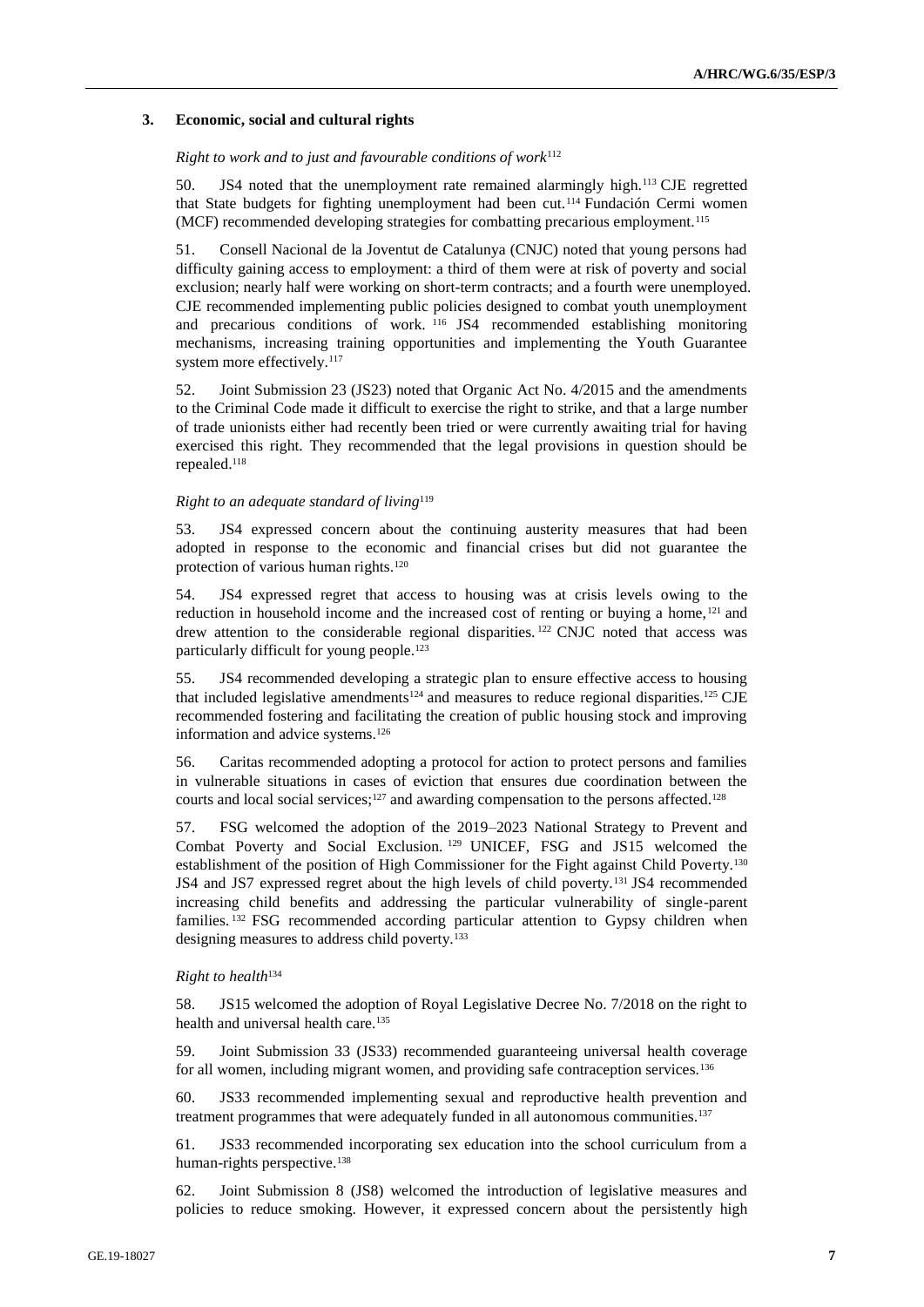number of smoking-related deaths and the damaging health consequences of smoking.<sup>139</sup> JS8 noted that the prevalence of smoking among women had not fallen to the same extent as among men. <sup>140</sup> JS8 recommended incorporating a gender perspective into smoking control programmes, creating a fund to combat smoking and mobilizing resources for the design of prevention campaigns.<sup>141</sup>

### *Right to education*<sup>142</sup>

63. JS4 noted that the reduction in public expenditure on education and the unequal manner in which the cuts were applied to individual budget lines had had a negative impact on universal access to education and educational quality. <sup>143</sup> Joint Submission 7 (JS7) recommended assessing the negative effects of the austerity measures in the area of education, especially for vulnerable groups.<sup>144</sup>

64. JS4 found the high rate of school dropout regrettable and noted that the education system lacked a focus on equality.<sup>145</sup> It also noted that more than a third of families with dependent children had problems covering the costs of formal education.<sup>146</sup>

65. Several organizations recommended increasing public expenditure on education to bring it into line with the average for countries belonging to the Organization for Economic Cooperation and Development and fostering public policies that promote equality and inclusion.<sup>147</sup>

66. The Catalan Ombudsman welcomed the signature of the Pact against School Segregation<sup>148</sup> and recommended ensuring that all schools within a same area have a similar sociodemographic profile.<sup>149</sup>

## **4. Rights of specific persons or groups**

### *Women*<sup>150</sup>

67. JS7 expressed concern about the fact that women continued to fall victim to violence and homicide at the hands of their partner or ex-partner.<sup>151</sup> Fundació de Dones (SURT) regretted that the coordination necessary to implement existing measures to protect women victims of discrimination and violence was lacking.<sup>152</sup>

68. JS15 recommended amending the Criminal Code so that it encompassed all forms of gender-based violence, in line with the Istanbul Convention and with the recommendations of the Committee on the Elimination of Discrimination against Women. <sup>153</sup> JAI recommended allocating sufficient resources for the prosecution of domestic violence and increasing training for law enforcement and court officials.<sup>154</sup>

69. JS7 noted that the lack of career development opportunities for women exposed them to financial insecurity and inequality in political participation.<sup>155</sup> JS15 welcomed the fact that Organic Act No. 3/2007 would help to ensure better conditions of labour market access for women in situations of social exclusion. <sup>156</sup> JS4 expressed concern about the discrimination that women suffered in terms of wages. <sup>157</sup> It recommended reducing and progressively eliminating the gender pay gap.<sup>158</sup> The Women of the World Platform (WoW) expressed concern about "maternal mobbing" and the difficulty of proving cases reported.<sup>159</sup> Asociación de Familias Numerosas de Madrid (AFNM) recommended offering incentives for post-maternity labour reinsertion to private companies.<sup>160</sup>

70. JAI recommended continuing efforts towards achieving gender equality, including assessing the effectiveness of the 2014–2016 Strategic Plan on Equality of Opportunity.<sup>161</sup> Consell Nacional de Dones de Catalunya (CNDC) recommended that Spain should invest in an integrated public infrastructure that serves as a platform for the empowerment of women and that it should consider establishing a special ombudsperson's office for women.<sup>162</sup>

71. CNDC recommended establishing a system of quotas for corporate management bodies and ensuring effective parity on the decision-making bodies of public authorities.<sup>163</sup>

72. FCM recommended adopting temporary special measures to help women and girls facing multiple and intersecting forms of discrimination.<sup>164</sup>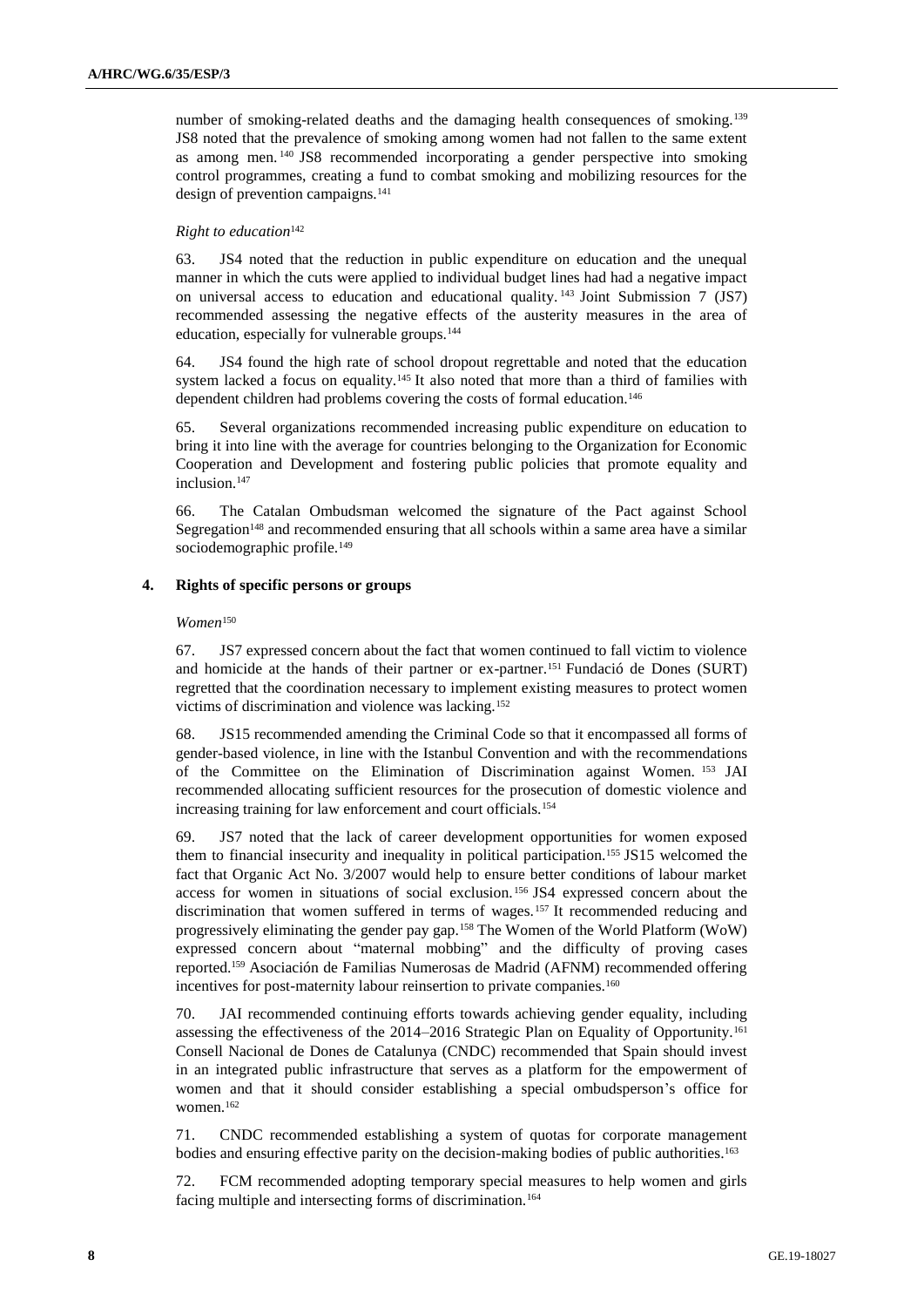73. SURT welcomed the adoption of Royal Decree No. 6/2019, on effective equality between women and men, in 2018.<sup>165</sup>

#### *Children*<sup>166</sup>

74. Joint submission 29 (JS29) welcomed the legislative amendments made in 2015 to better protect children against violence. <sup>167</sup> CoE noted that the Lanzarote Convention recommended reviewing and modifying legislation with a view to protecting children against sexual exploitation.<sup>168</sup>

75. JS27 and JS29 regretted the lack of specialized care centres for child and adolescent victims of sexual exploitation and recommended that Spain should establish a special prosecutor's office to handle cases of violence against children and adolescents and should continue to run prevention and awareness-raising campaigns on this issue. <sup>169</sup> JS29 recommended that specialized trial courts should be established to hear cases of violence against children and that victim support offices should have sufficient resources and protocols and should keep disaggregated statistics.<sup>170</sup> JS15 recommended that Spain should strengthen the capacity of the Ombudsman's Office so that it could respond to complaints from children in an appropriate manner.<sup>171</sup>

76. JS29 recommended ensuring that schools have guidelines for identifying and managing cases of violence against children, including cases of sexual abuse.<sup>172</sup>

77. JS27 recommended raising the minimum age of marriage to 18 years.<sup>173</sup>

## *Persons with disabilities*<sup>174</sup>

78. CoE noted that the Commissioner for Human Rights of the Council of Europe and certain other organizations welcomed the amendments made to Organic Act No. 2/2018 to recognize the right to vote of persons with disabilities, as recommended in the second universal periodic review.<sup>175</sup>

79. Joint Submission 12 (JS12) welcomed the fact that the situation of women diagnosed with mental disorders was addressed in the National Strategy for the Eradication of Violence against Women. However, they were concerned that this had not been reflected in practice.<sup>176</sup>

80. FCM expressed regret that several recommendations accepted by Spain during its second universal periodic view had not been fully implemented.<sup>177</sup> It noted, for example, that legislation was not sufficient to guarantee the right to sexual and reproductive health for women and girls with disabilities. <sup>178</sup> JS12 recommended repealing article 156 of Organic Act No. 10/1995, which allows forced sterilization, incorporating a gender perspective in mental health services and developing a strategy for preventing and identifying cases of gender-based violence in all mental health-care services.<sup>179</sup>

81. JS7 recommended improving fittings and equipment in educational institutions in order to create equal conditions for persons with disabilities, especially children.<sup>180</sup>

82. Comité Español de Representantes de Personas con Discapacidad (CERMI) recommended that Spain should incorporate a disability perspective into its national poverty reduction strategy, including specific budget lines.<sup>181</sup>

#### *Minorities*<sup>182</sup>

83. FSG noted that Gypsies complained of being constantly, disproportionately and unfairly profiled by officers of the different police forces.<sup>183</sup>

84. FSG also noted that a number of cases of labour discrimination against Gypsies had been documented in recent years<sup>184</sup> and that a high percentage of Gypsies were at risk of poverty. FSG recommended improving and providing adequate funding for the 2012–2020 National Strategy for the Inclusion of the Gypsy Population in Spain.<sup>185</sup>

85. FSG noted that academic failure and school dropout were particularly prevalent among Gypsy girls and teenagers. It recommended creating conditions favourable to their remaining in the education system<sup>186</sup> and, given the double discrimination they face,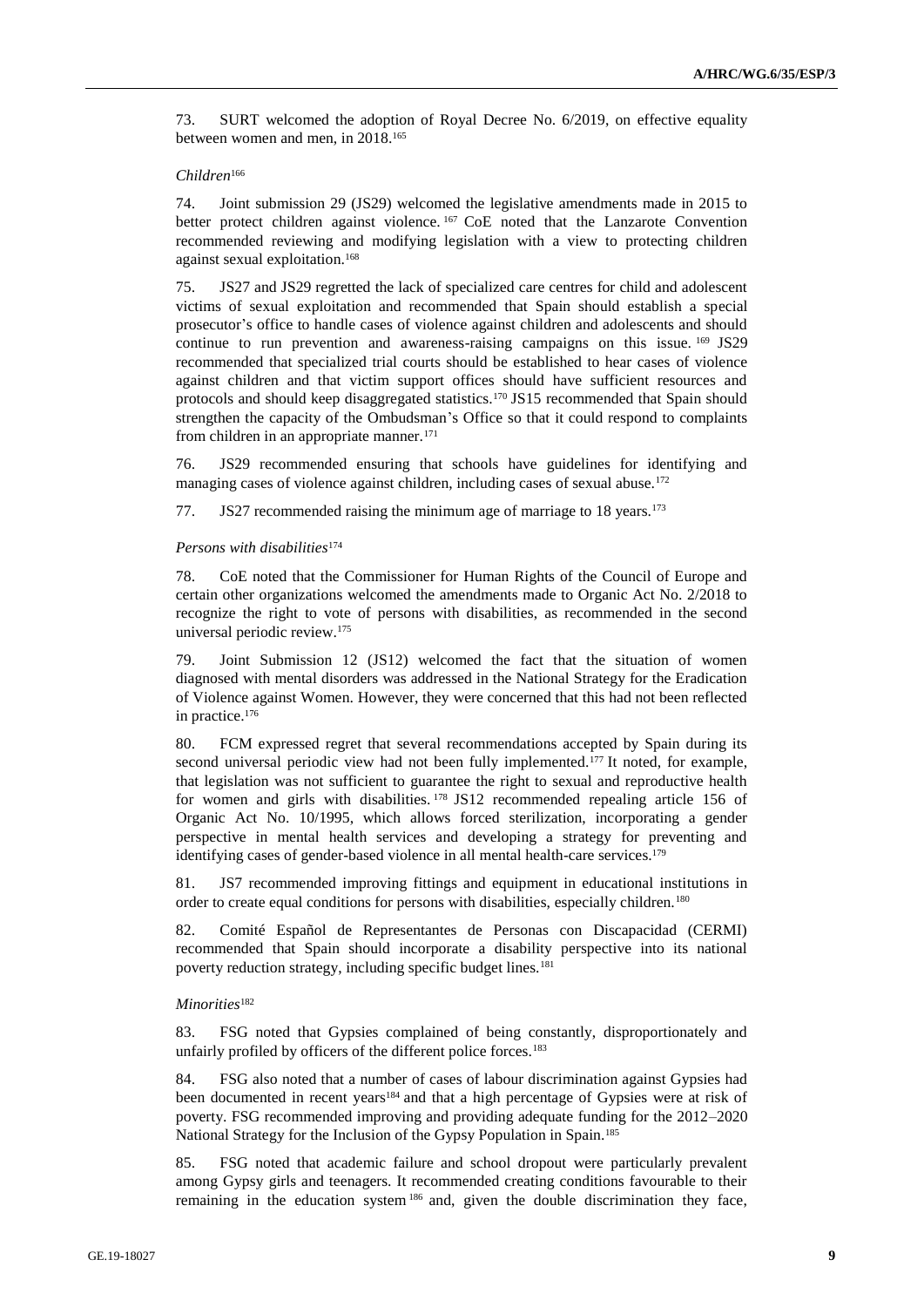adopting affirmative action measures to guarantee equal opportunities and foster their social, personal and professional development.<sup>187</sup>

86. CoE noted that the Advisory Committee for the Protection of National Minorities Convention affirmed that Spain had remained active in promoting the equality of Roma people. However, these efforts have been disproportionately affected by budget cuts, hence more efforts are needed to preserve, promote and accept Roma culture as an integral part of Spanish culture.<sup>188</sup>

87. FSG recommended including the history and culture of the Gypsy people in school curricula.<sup>189</sup>

### *Migrants, refugees and asylum seekers*<sup>190</sup>

88. While acknowledging the significant challenges that Spain faced in asylum-related matters, several organizations expressed regret about the country's failure to adequately implement the recommendations made in the second universal periodic review and those of other international mechanisms, which reiterated their concern about the situation of persons who reach the country's southern border. They expressed particular concern about the practice of summary and/or mass returns, especially in Ceuta and Melilla. <sup>191</sup> Joint Submission 17 (JS17) was concerned that such returns had taken place outside of any formal procedure and without any assessment of individual situations, leaving the persons concerned in a situation of defencelessness.<sup>192</sup>

89. Several organizations recommended repealing the legal provisions that allow officers to refuse entry at the border and ensuring compliance with the principle of nonrefoulement by applying the legal framework established in the Aliens Act and upholding safeguards of due process in return proceedings, especially in Ceuta and Melilla.<sup>193</sup>

90. CoE stated that Spain should uphold its human rights obligations, by establishing adequate safeguards for the right of every person to seek and enjoy asylum, irrespective of the way they reach Spanish territory.<sup>194</sup>

91. JS22 was concerned that the temporary holding centres for migrants located in Ceuta and Melilla did not comply with the requirements set in relevant legislation. In addition, it noted that persons who managed to gain access to the migrant reception system encountered ineffective and inflexible procedures that were not in line with international human rights standards.<sup>195</sup> JS22 recommended allocating resources to improve facilities and conditions of stay for asylum seekers and ensuring that they receive information, legal aid and good-quality interpretation services.<sup>196</sup>

92. JS15 and JS22 also regretted that time frames for the issue of asylum applicant cards were not respected, leaving asylum seekers unable to gain access to medical care, education and other entitlements. <sup>197</sup> Several organizations expressed particular concern about the situation of children, especially the fact that original documents brought from their countries of origin were not accepted as genuine,<sup>198</sup> leading to expulsion on the basis of unreliable medical evidence.<sup>199</sup>

93. Joint submission 40 (JS40) expressed concerned that many children under guardianship and/or in custody recounted having been held in isolation or in overcrowded conditions and having been subjected to ill-treatment by the staff of the protection centres in which they are housed.<sup>200</sup> JS40 recommended establishing complaints mechanisms accessible to children so that they can report any incidents of violence meted out by the staff of first-line reception centres.<sup>201</sup>

94. Several organizations recommended adopting a special strategy and guidelines for action to improve first-line reception centres for children and to ensure that children receive special protection and that the principle of the best interests of the child is respected.<sup>202</sup>

95. JS22 recommended establishing a refugee status determination procedure that includes the provision of legal advice and guarantees protection for the rights of all persons applying for international protection, including by means of a protocol for identifying situations of vulnerability.<sup>203</sup>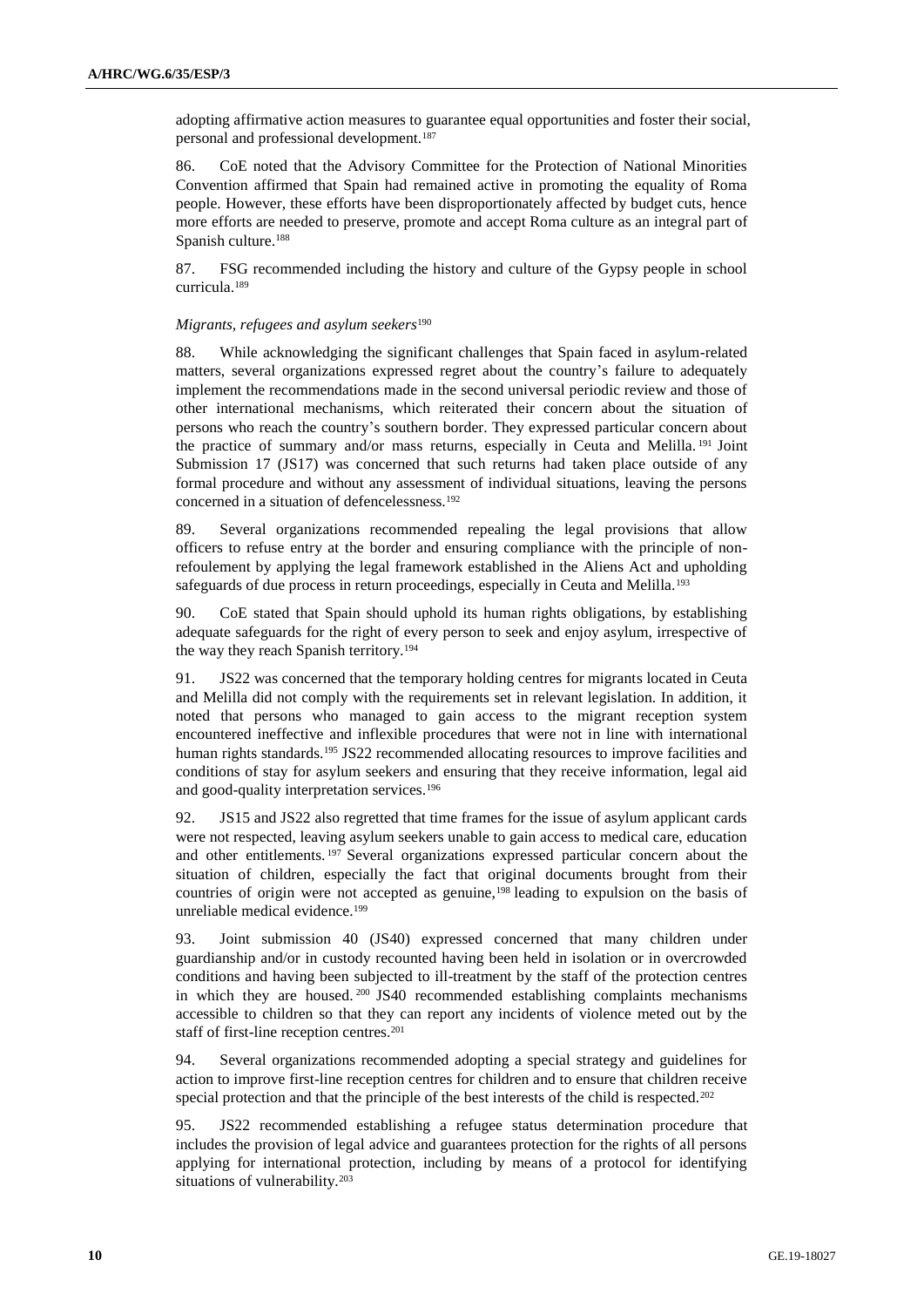96. Joint Submission (JS19) noted that migrants were placed in internment centres where they were deprived of their liberty and criminalized when it was not possible to proceed with their expulsion.<sup>204</sup> JHA recommended ensuring that the rights of migrants, including those who enter Spain irregularly, are respected, in particular their basic rights.<sup>205</sup>

97. JS15 welcomed the fact that work had begun on the development of a new strategic plan for citizenship and integration, and that Spain has signed the Global Compact for Safe, Orderly and Regular Migration.<sup>206</sup>

## *Notes*

<sup>1</sup> The stakeholders listed below have contributed information for this summary; the full texts of all original submissions are available at: [www.ohchr.org.](http://www.ohchr.org/) *Civil society*

*Individual submissions:*

| ACDC                     | Associació Catalana pels Drets Civils (Spain);                                                      |
|--------------------------|-----------------------------------------------------------------------------------------------------|
| <b>ACDDH</b>             | Associació Catalana per a la Defensa dels Drets Humans                                              |
|                          | (Spain);                                                                                            |
| ACP                      | Associació Catalana de Professionals (Spain);                                                       |
| Actuavallès              | Asociación Actuavallès (Spain);                                                                     |
| AEB                      | Asamblea por una Escuela Bilingüe de Cataluña (Spain);                                              |
| Afectats                 | Associació d'Afectats 1-O (Spain);                                                                  |
| <b>AFNM</b>              | Asociación de Familias Numerosas de Madrid (Spain);                                                 |
| <b>AIPD</b>              | International Alliance for peace and development                                                    |
|                          | (Switzerland);                                                                                      |
| AQR                      | Associació de Querellants per la República;                                                         |
| <b>APB</b>               | Asociación de Profesores por el Bilingüismo (Spain);                                                |
| Avalot                   | Joves UGT Catalunya (Spain);                                                                        |
| Behatokia                | El Observatorio Vasco de Derechos Humanos (Spain);                                                  |
| Cáritas                  | Cáritas Española (Spain);                                                                           |
| <b>CERMI</b>             | Comité Español de representantes de personas con                                                    |
|                          | discapacidad (Spain);                                                                               |
| <b>CGNK</b>              | Centre for Global Nonkilling (Switzerland);                                                         |
| <b>CJE</b>               | Consejo de la Juventud de España (Spain);                                                           |
| <b>CNDC</b>              | Consejo Nacional de las Mujeres de Cataluña (Spain);                                                |
| <b>CNJC</b>              | Consell Nacional de Joventut de Catalunya (Spain);                                                  |
| <b>CST</b>               | Asociación Catalunya Somos Todos. Tots som España (Spain);                                          |
| <b>DJC</b>               | Associació democràcia i justicia per Catalunya (Spain);                                             |
| DqD                      | Defender a quien Defiende (Spain);                                                                  |
| <b>ECAT</b>              | Empresaris de Catalunya (Spain);                                                                    |
| EE.                      | Etxerat Elkartea (Spain);                                                                           |
| <b>ELEAK</b>             | ELEAK-Libre Mugimendua (Spain);                                                                     |
| <b>ELEN</b>              | European Language Equality Network (Belgium);                                                       |
|                          | Enraizados (Spain);                                                                                 |
| <b>EUAFR</b>             | European Union Agency for Fundamental Rights (Austria);                                             |
| <b>EUROMIL</b>           | The European Organisation of Military Associations and                                              |
|                          | Trade Unions (Belgium);                                                                             |
| Eskubi                   | Asociación Eskubideak (Spain);                                                                      |
| <b>EZF</b>               | Egiari Zor Fundazioa (Spain);                                                                       |
| <b>FCM</b><br><b>FLD</b> | Fundación CERMI MUJERES (Spain);                                                                    |
|                          | Front Line Defenders (Ireland);<br>Freemuse Defending Artistic Freedom (Denmark);                   |
| Freemuse<br>DSF          | Fundacion Sin Daño;                                                                                 |
| <b>FSG</b>               |                                                                                                     |
| FT                       | Fundación Secretariado Gitano (Spain);<br>Fair Trials (United Kingdom of Great Britain and Northern |
|                          | Ireland);                                                                                           |
| <b>ITF</b>               | International Transport Workers' Federation (United Kingdom                                         |
|                          | of Great Britain and Northern Ireland);                                                             |
| <b>GPPiM</b>             | Grupo de Periodistas Pi i Margall (Spain);                                                          |
| <b>HHRR</b>              | Associació de juristes pels drets humans del maresme;                                               |
| <b>HRWF</b>              | Human Rights Without Frontiers (Belgium);                                                           |
| <b>HSLDA</b>             | Home School Legal Defense Association (United States of                                             |
|                          |                                                                                                     |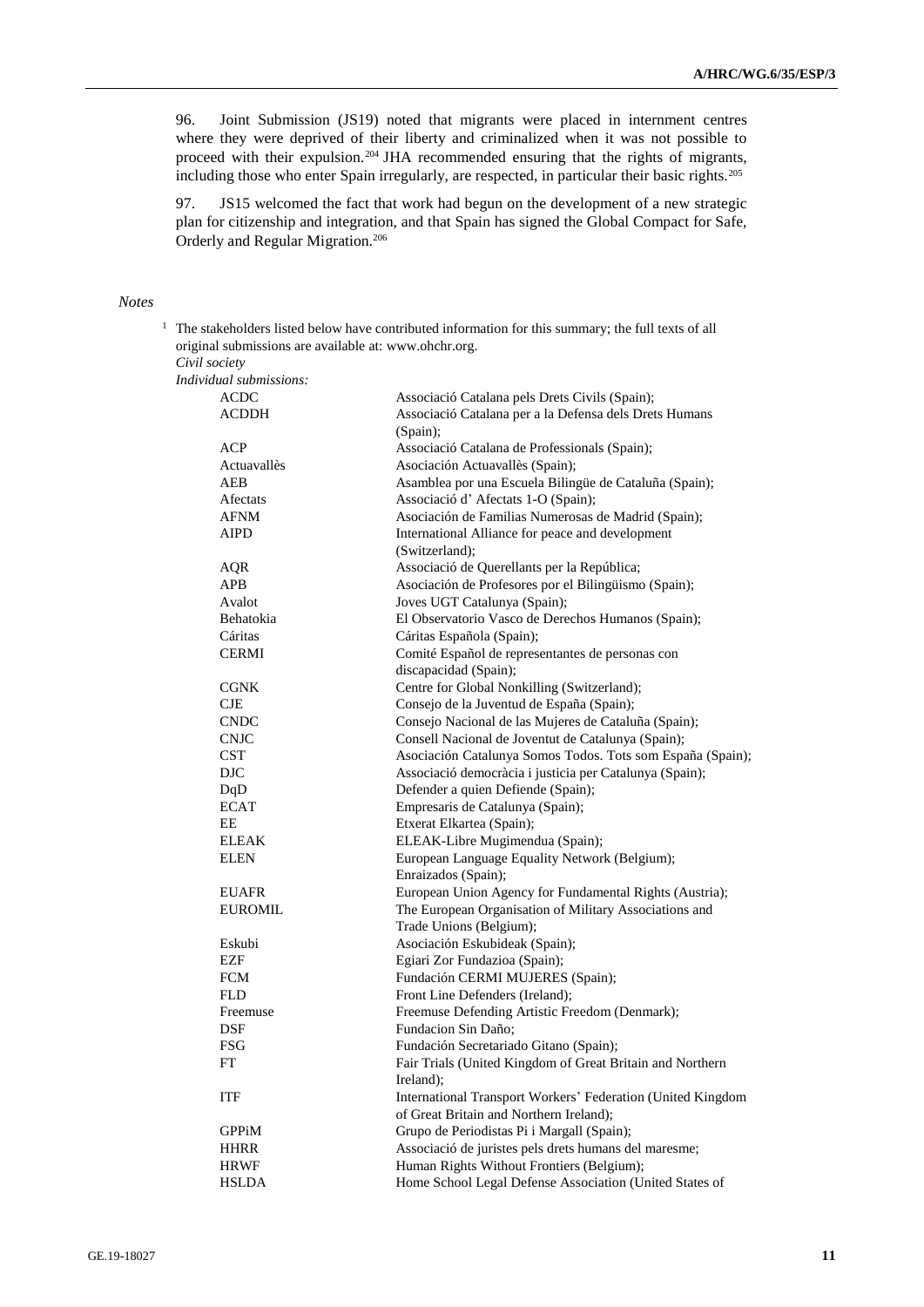|                    | America);                                                                                                               |
|--------------------|-------------------------------------------------------------------------------------------------------------------------|
| HW                 | Asociación Humanity Wings Maresme (Spain);                                                                              |
| <b>ICAN</b>        | International Campaign to Abolish Nuclear Weapons                                                                       |
|                    | (Switzerland);                                                                                                          |
| IC                 | Impulso Ciudadano (Spain);                                                                                              |
| JAI                | Just Atonement Inc. (United States of America);                                                                         |
| <b>OLRC</b>        | El Observatorio para la Libertad Religiosa y de Conciencia                                                              |
|                    | (Spain);                                                                                                                |
| Ombudsman          | El Síndic de Greuges (Ombudsman) de Catalunya (Spain);                                                                  |
| Òmnium             | Cultural (Spain);                                                                                                       |
| <b>OSCE-ODIHR</b>  | Organization for Security and Co-operation in Europe-Office                                                             |
|                    | for Democratic Institutions and Human Rights (Poland);                                                                  |
| <b>IOS</b>         | SOS Racisme Catalunya (Spain);                                                                                          |
| <b>SURT</b>        | Fundació de dones (Spain);                                                                                              |
| <b>TIE</b>         | Transparency International España (Spain);                                                                              |
| $U+D$              | Fundación Unidad + Diversidad (Spain);                                                                                  |
| <b>UNICEF</b>      | UNICEF Comité Español (Spain);                                                                                          |
| WoW                | Women of the World Platform (Spain).                                                                                    |
| Joint submissions: |                                                                                                                         |
| JS <sub>1</sub>    | Joint submission 1 submitted by: IKASMIRAK, Centro                                                                      |
|                    | interdisciplinar de estudios jurídicos de la UPV/EHU, de la                                                             |
|                    | Red Ciudadana SARE (Spain);                                                                                             |
| JS <sub>2</sub>    | Joint submission 2 submitted by: Plataforma de Infancia and                                                             |
|                    | 67 other contributors (Spain);                                                                                          |
| JS4                | Joint submission 4 submitted by: Plataforma DESC España                                                                 |
|                    | and its 19 contributors (Spain);                                                                                        |
| JS5                | Joint submission 5 submitted by: LEMAT Abogados,                                                                        |
|                    | Campanario Abogados, Bufete Choclán, Sánchez-Cervera                                                                    |
|                    | Abogados (Spain);                                                                                                       |
| JS <sub>6</sub>    | Joint submission 6 submitted by: Observatori del Deute en                                                               |
|                    | la Globalització, Xnet, Institut de Drets Humans de Catalunya                                                           |
| JS7                | (Spain);                                                                                                                |
|                    | Joint submission 7 submitted by: Istituto Internazionale<br>Maria Ausiliatrice, International Volunteerism Organization |
|                    | for Women, Education, Development (Switzerland/Italy);                                                                  |
| JS8                | Joint submission 8 submitted by: Comité nacional para la                                                                |
|                    | prevención del tabaquismo, Fundación más que ideas, Action                                                              |
|                    | on smoking and health, Asociación de afectados por cáncer de                                                            |
|                    | ovario, Asociación alfa-1 españa, de pacientes y familiares                                                             |
|                    | afectados por el déficit de alfa-1 antitirpsina, Asociación                                                             |
|                    | española contra el cáncer, Asociación madrileña de                                                                      |
|                    | trasplantados de pulmón y familiares, Corporate                                                                         |
|                    | Accountability International, Consejo Estatal de estudiantes de                                                         |
|                    | medicina, Coordinadora nacional de artritis, European                                                                   |
|                    | network for smoking and tobacco prevention, Federación de                                                               |
|                    | asociaciones de enfermería comunitaria y atención primaria,                                                             |
|                    | Federación de mujeres jóvenes, Fundación para la                                                                        |
|                    | investigación en salud, Sociedad española de medicina de                                                                |
|                    | familia y comunitaria, nofumadores.org, Sociedad española de                                                            |
|                    | cirugía torácica, Sociedad española de especialistas en                                                                 |
|                    | tabaquismo, Sociedad española de médicos de atención                                                                    |
|                    | primaria, Sociedad española de medicina interna, Sociedad                                                               |
|                    | española de neumología y cirugía torácica, Sociedad española                                                            |
|                    | de neurología, Sociedad española de salud pública, Sociedad                                                             |
|                    | madrileña de neumología y cirugía torácica (United States of                                                            |
|                    | America);                                                                                                               |
| <b>JS10</b>        | Joint Submission 10 submitted by: La plataforma en defensa                                                              |
|                    | de la libertad de información, Access Info Europe, Federación                                                           |
|                    | de sindicatos de periodistas, Grupo de estudios de política                                                             |
|                    | criminal, Grupo de investigación "regulación juridica y                                                                 |
|                    | participacion del ciudadano digital" (universidad complutense                                                           |
|                    | de madrid) (Spain);                                                                                                     |
| <b>JS11</b>        | Joint Submission 11 submitted by: col.lectiu praga,                                                                     |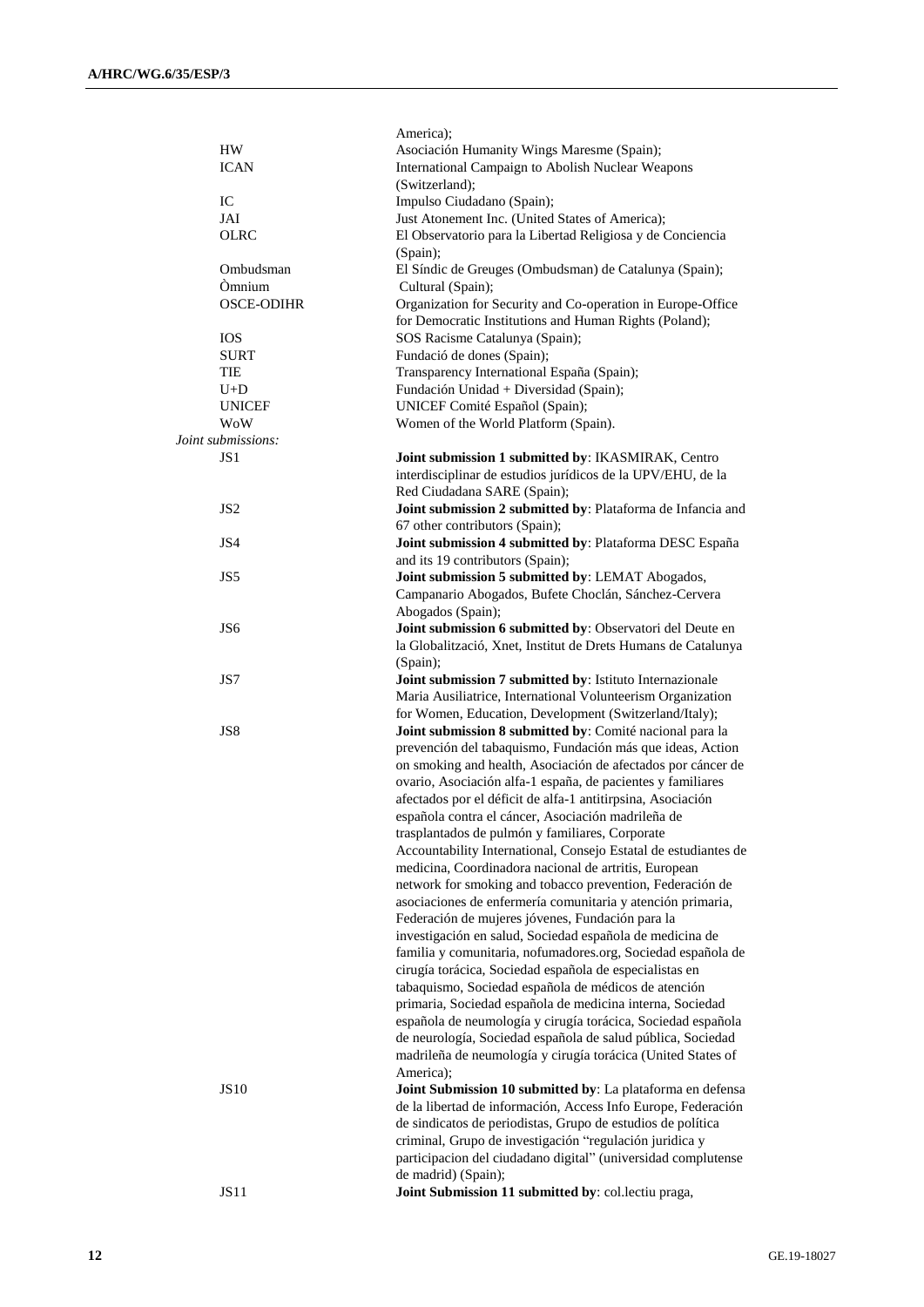|             | Associació llibertat, democràcia i justícia (Spain);            |
|-------------|-----------------------------------------------------------------|
| JS12        | Joint Submission 12 submitted by: la coalición ActivaMent       |
|             | Catalunya Associació - Hierbabuena Asociación para la Salud     |
|             | Mental - Federación Andaluza En Primera Persona (Spain);        |
| JS13        | Joint Submission 13 submitted by: Fundació Catalunya Fons       |
|             | per a la Defensa dels drets dels Catalans, La Fundació Privada  |
|             | Congrés de Cultura Catalana (Spain);                            |
| <b>JS14</b> | Joint Submission 14 submitted by: Plataforma per la             |
|             | Llengua, Language Rights (Spain);                               |
| <b>JS15</b> |                                                                 |
|             | Joint Submission 15 submitted by: Clínica Jurídica de la        |
|             | Facultad de Derecho de la Universidad de Murcia, Fundación      |
|             | Cepaim (Spain);                                                 |
| JS16        | Joint Submission 16 submitted by: ADF International,            |
|             | World Evangelical Alliance, Alianza Evangélica Española         |
|             | (Switzerland);                                                  |
| <b>JS17</b> | Joint Submission 17 submitted by: the European Center for       |
|             | Constitutional and Human Rights, Fundación Raices,              |
|             | Andalucia Acoge (Germany);                                      |
| <b>JS18</b> | Joint Submission 18 submitted by: International Trial,          |
|             | Associació Catalana per a la Defensa dels Drets Humans,         |
|             | Col.lectiu.Praga, Institut de Drets Humans de Catalunya, Irídia |
|             | - Centre per la Defensa dels Drets Humans, Novact, Instituto    |
|             | Internacional por la Acción Noviolenta and Observatorio del     |
|             | Sistema Penal y los Derechos Humanos (Spain);                   |
| <b>JS19</b> | Joint Submission 19 submitted by: Asociación KARIBU,            |
|             | Asociación CASA DE TODOS, VIVAT International (United           |
|             | States of America);                                             |
| <b>JS21</b> | Joint Submission 21 submitted by: Coppieters Foundation,        |
|             | Centre Internacional Escarré per a les Minories Ètniques i      |
|             |                                                                 |
|             | Nacionals (Belgium);                                            |
| <b>JS22</b> | Joint Submission 22 submitted by: ActivaT en Derechos           |
|             | Humanos, Andalucia Acoge, Asociación ELIN, Asociación           |
|             | Pro Derechos Humanos de España, CESAL, Diaconia, Irídia -       |
|             | Centro para la Defensa de los Derechos Humanos,                 |
|             | Movimiento por la Paz - MPDL, Pueblos Unidos, Provivienda,      |
|             | Red Acoge, Stop Mare Mortum, Foro de abogad@s de                |
|             | izquierdas - Red de abogad@s demócratas (Spain);                |
| <b>JS23</b> | Joint Submission 23 submitted by: UGT de Catalunya,             |
|             | Comisiones Obreras de Catalunya (Spain);                        |
| <b>JS24</b> | Joint Submission 24 submitted by: Freemuse, PEN Català          |
|             | and PEN International (Denmark);                                |
| <b>JS26</b> | Joint Submission 26 submitted by: Omnium Cultural,              |
|             | Associació Catalana per a la Defensa dels Drets Humans          |
|             | (Spain);                                                        |
| JS27        | Joint Submission 27 submitted by: Federación de                 |
|             | Asociaciones para la Prevención del Maltrato Infantil,          |
|             | Asociación Catalana para la Infancia Maltratada, Asociación     |
|             | Andaluza para la Defensa de la Infancia y la Prevención del     |
|             | Maltrato Infantil, Asociación Murciana de Apoyo a la Infancia   |
|             |                                                                 |
|             | Maltratada, Asociación Castellano-Leonesa para la Defensa de    |
|             | la Infancia y la Juventud, Asociación Asturiana para la         |
|             | Atención y Cuidado de la Infancia, Asociación Vasca para la     |
|             | Ayuda a la Infancia Maltratada, Centro de Asistencia a          |
|             | Víctimas de Agresiones Sexuales y Maltrato Infantil, Red de     |
|             | Ayuda a Niños Abusados, Asociación contra el Abuso y            |
|             | Maltrato Infantil en Galicia, Asociación Pro-Infancia Riojana   |
|             | (Spain);                                                        |
| <b>JS28</b> | Joint Submission 28 submitted by: Fundación CEPAIM, the         |
|             | European Network on Statelessness and the Institute on          |
|             | Statelessness and Inclusion (The Netherlands);                  |
| <b>JS29</b> | Joint Submission 29 submitted by: Fundación Marista para        |
|             | la Solidaridad Internacional, Solidaridad, Educación y          |
|             | Desarrollo, Fundación Marcelino Champagnat, Fundació            |
|             |                                                                 |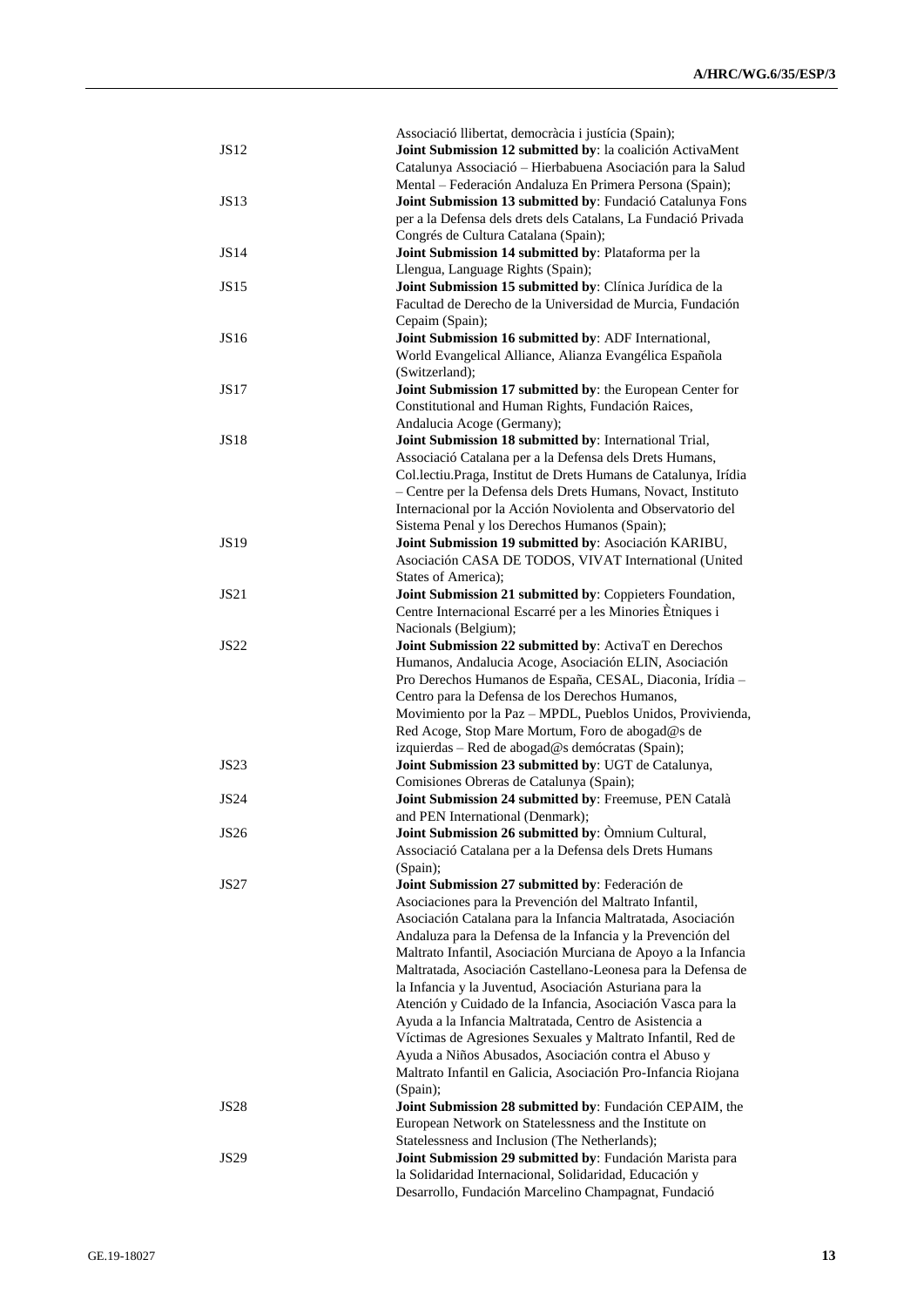|                                                                | Champagnat, Asociación Espiral Loranca, Fundación Juan                                                              |
|----------------------------------------------------------------|---------------------------------------------------------------------------------------------------------------------|
|                                                                | Bautista Montagne (Switzerland);                                                                                    |
| <b>JS30</b>                                                    | Joint Submission 30 submitted by: Fundació Ficat,                                                                   |
|                                                                | Associació Human Rights Cat y Associació Grup de Juristes                                                           |
|                                                                | Roda Ventura (Spain);                                                                                               |
| <b>JS31</b>                                                    | Joint Submission 31 submitted by: Assemblea Nacional                                                                |
|                                                                | Catalana, Unrepresented Nations and Peoples Organization                                                            |
|                                                                | (Spain);                                                                                                            |
| <b>JS33</b>                                                    | Joint Submission 33 submitted by: Federación de                                                                     |
|                                                                | Planificación Familiar Estatal, Sexual Rights Initiative                                                            |
|                                                                | (Canada);                                                                                                           |
| <b>JS34</b>                                                    | Joint Submission 34 submitted by: Grup de Periodistes                                                               |
| <b>JS35</b>                                                    | Ramon Barnils European Civic Forum (France);                                                                        |
|                                                                | Joint Submission 35 submitted by: Asociación Europea por                                                            |
|                                                                | las Energías Renovables, Associació juristes pels drets                                                             |
| <b>JS36</b>                                                    | humans (Spain);<br>Joint Submission 36 submitted by: Article 19 and European                                        |
|                                                                | Centre for Press and Media Freedom (United Kingdom of                                                               |
|                                                                | Great Britain and Northern Ireland);                                                                                |
| <b>JS39</b>                                                    | Joint Submission 39 submitted by: Associació coordinadora                                                           |
|                                                                | de l'advocacia de catalunya, Associació democràcia i justícia                                                       |
|                                                                | per catalunya (adjc), Sssociació de juristes de les terres del                                                      |
|                                                                | ebre per les llibertats (ajtell) y Clam per la llibertat (Spain);                                                   |
| <b>JS40</b>                                                    | Joint Submission 40 submitted by: Fundación Raíces,                                                                 |
|                                                                | Associació Noves Vies (Spain);                                                                                      |
| JS41                                                           | Joint Submission 41 submitted by: Asociación Pro Derechos                                                           |
|                                                                | Humanos de Andalucía - Cádiz, Asociación Pro Derechos                                                               |
|                                                                | Humanos de Andalucía – Sevilla – Burorresistiendo Calala                                                            |
|                                                                | Fondo de Mujeres Grupo Estudios Internacionales GERI-                                                               |
|                                                                | Universidad Autónoma de Madrid - Instituto de Derechos                                                              |
|                                                                | Humanos de Catalunya - Irídia - Centro de Defensa de los                                                            |
|                                                                | Derechos Humanos - Legal Sol - NOVACT Instituto                                                                     |
|                                                                | Internacional para la Acción Noviolenta - Plataforma por la                                                         |
|                                                                | Desobediencia Civil.                                                                                                |
| National human rights institution:                             |                                                                                                                     |
| SPU                                                            | Defensor del Pueblo de España (Spain).                                                                              |
| Regional intergovernmental organization(s):                    |                                                                                                                     |
| <b>COE</b>                                                     | The Council of Europe, Strasbourg (France);                                                                         |
|                                                                | <b>Attachments:</b>                                                                                                 |
|                                                                | <b>CPT</b> – European Committee for the Prevention of Torture and                                                   |
|                                                                | Inhuman or Degrading Treatment or Punishment, Report to                                                             |
|                                                                | the Spanish Government on the 2016 visit to Spain, CPT34                                                            |
|                                                                | (2018);                                                                                                             |
|                                                                | <b>GRETA</b> – The Council of Europe Convention on Action                                                           |
|                                                                | Against trafficking in Human Beings, GRETA Evaluation                                                               |
|                                                                | Report to Spain (2 <sup>nd</sup> Evaluation Round, 2018);                                                           |
|                                                                | <b>Advisory Committee on the Framework Convention for</b><br>the Protection of National Minorities - 4th Opinion on |
|                                                                | Spain adopted by the Advisory Committee on the Framework                                                            |
|                                                                | Convention for the Protection of National Minorities (2014);                                                        |
|                                                                | European Charter for Regional or Minority Languages -                                                               |
|                                                                | 5 <sup>th</sup> periodical report on Spain (2018);                                                                  |
|                                                                | <b>Council of Europe Commissioner for Human Rights -</b>                                                            |
|                                                                | Third Party intervention to the European Court of Human                                                             |
|                                                                | Rights in the case Caamano Valle vs Spain (2018);                                                                   |
|                                                                | Commissioner for Human Rights letter to the Minister of the                                                         |
|                                                                | Interior of Spain (2018).                                                                                           |
| <sup>2</sup> See Ombudsman's report. pp. $1-9$ .               |                                                                                                                     |
| <sup>3</sup> See Ombudsman's report. pp. 1–9.                  |                                                                                                                     |
| $^4$<br>The following abbreviations are used in UPR documents: |                                                                                                                     |
| <b>ICERD</b>                                                   | International Convention on the Elimination of All Forms of                                                         |
|                                                                | Racial Discrimination;                                                                                              |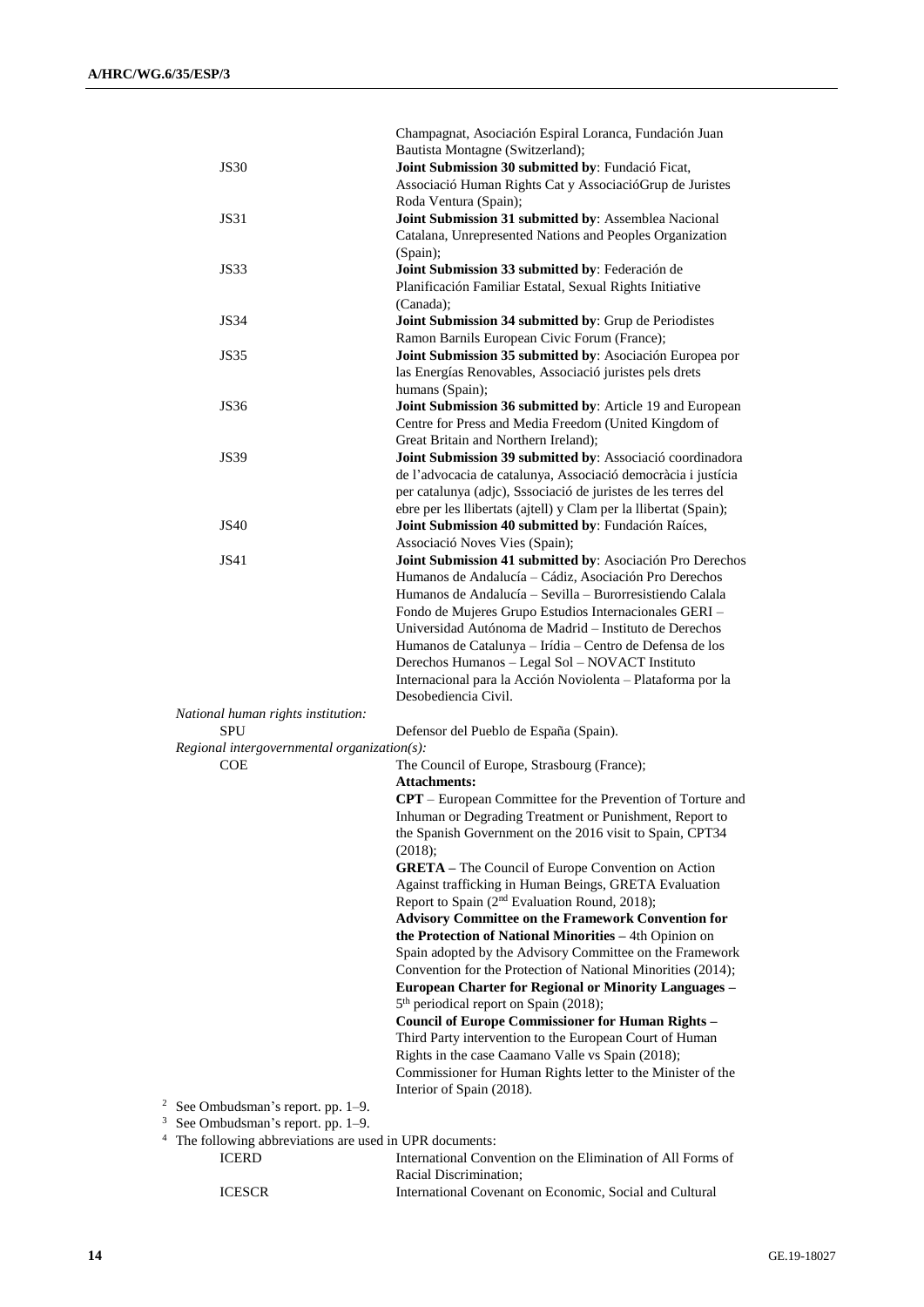|                  | KIghts,                                                         |
|------------------|-----------------------------------------------------------------|
| <b>OP-ICESCR</b> | Optional Protocol to ICESCR;                                    |
| <b>ICCPR</b>     | International Covenant on Civil and Political Rights;           |
| <b>ICCPR-OP1</b> | Optional Protocol to ICCPR;                                     |
| <b>ICCPR-OP2</b> | Second Optional Protocol to ICCPR, aiming at the abolition of   |
|                  | the death penalty;                                              |
| <b>CEDAW</b>     | Convention on the Elimination of All Forms of Discrimination    |
|                  | against Women;                                                  |
| <b>OP-CEDAW</b>  | Optional Protocol to CEDAW;                                     |
| <b>CAT</b>       | Convention against Torture and Other Cruel, Inhuman or          |
|                  | Degrading Treatment or Punishment;                              |
| OP-CAT           | Optional Protocol to CAT;                                       |
| <b>CRC</b>       | Convention on the Rights of the Child;                          |
| <b>OPAC</b>      | Optional Protocol to CRC on the involvement of children in      |
|                  | armed conflict:                                                 |
| OP-CRC-SC        | Optional Protocol to CRC on the sale of children, child         |
|                  | prostitution and child pornography;                             |
| <b>OP-CRC-IC</b> | Optional Protocol to CRC on a communications procedure;         |
| <b>ICRMW</b>     | International Convention on the Protection of the Rights of All |
|                  | Migrant Workers and Members of Their Families;                  |
| <b>CRPD</b>      | Convention on the Rights of Persons with Disabilities;          |
| <b>OP-CRPD</b>   | Optional Protocol to CRPD;                                      |
| <b>ICPPED</b>    | International Convention for the Protection of All Persons      |
|                  | from Enforced Disappearance.                                    |

<sup>5</sup> For relevant recommendations see A/HRC/29/8, paras. 131.1–9, 131.21–24 and 131.103.

 $R_{\text{L}}$ 

- <sup>6</sup> See JS30, para. 53.1. See also Cáritas, page 1. See JAI, para. 35.
- <sup>7</sup> See ICAN, page 1.
- <sup>8</sup> See ACDC, para. 22 (a).
- <sup>9</sup> For relevant recommendations see A/HRC/29/8, paras. 131.10–20, 131.29, 131.30, 131.33, 131.35, 131.37, 131.02 and 131.104.
- $10$  See JS4, page 3.
- <sup>11</sup> See Cáritas, page 1.
- <sup>12</sup> For relevant recommendations see A/HRC/29/8, paras. 131.25–28, 131.36, 131.38–51, 131.161, 131.163 and 131.164.
- <sup>13</sup> See FSG, page 2.
- <sup>14</sup> See JS4, page 1.
- <sup>15</sup> See JAI, para. 39. See JS24, page 12, JS4, page 2, OSCE-ODIHR, para. 11–23.
- <sup>16</sup> See FSG, page 5 and JS15, para. 59.
- <sup>17</sup> See Actuavallès, page 5.
- <sup>18</sup> See SOS, para. 2.1.
- <sup>19</sup> See SOS, para. 2.3 (b).
- $20$  See SOS, para. 2.3 (f) See also FSG, page 6.
- <sup>21</sup> See AEB, page 1, page 2, APB, for III.4, III.7, ECAT, page 1, Enraizados, page 7, U+D, page 2.
- <sup>22</sup> See AEB, pages 3–5, See CST, page 3.
- <sup>23</sup> See ELEN, page 3.
- <sup>24</sup> The European Charter for Regional or Minority Languages, page 8, 14.
- <sup>25</sup> See JS14, page 15.
- <sup>26</sup> See ELEN, page 8. See ELEN, page 7.
- <sup>27</sup> See JS14, page 15. See JS14, page 7 and IC, page 4.
- <sup>28</sup> For relevant recommendations see A/HRC/29/8 131.188 and 131.189.
- <sup>29</sup> See JS6, para. 32.
- <sup>30</sup> See JS6, para. 46.
- <sup>31</sup> See JS35, para. 56.
- <sup>32</sup> See JS4, page 10.
- <sup>33</sup> See ITF, para. 23.
- <sup>34</sup> See CGNK, page 7.
- <sup>35</sup> See JS6, para. 52.
- <sup>36</sup> See Catalan Ombudsman, page 3.
- <sup>37</sup> For relevant recommendations see A/HRC/29/8.
- <sup>38</sup> See FT, para. 25.
- <sup>39</sup> See FLD, para. 5. See JS24, pages 6 and 8, Freemuse, pages 2 and 6 and JS31, para. 26, Eskubideak, page 5, DqD, page 7, Behatokia, pages 1–2.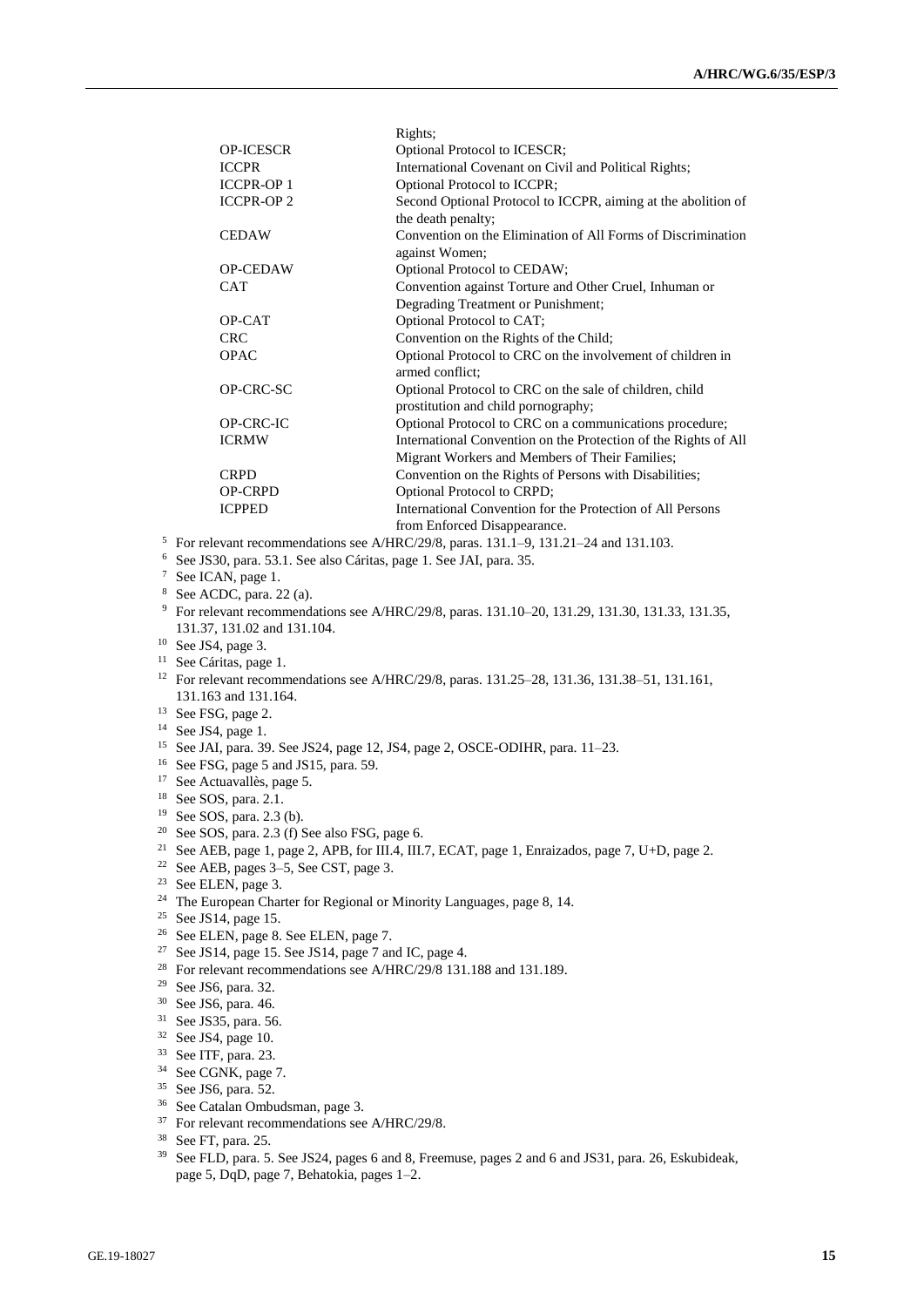- See JS24, page 12. See FT, pages 1–2, FLD, para. 5, 17 (a), JS24, page 4 and JS31, page 12, DqD, para. 4.1.
- <sup>41</sup> For relevant recommendations see A/HRC/29/8.
- See JS41, page 11.
- See JS41, page 13.
- See JS41, page 13.
- See JS41, page 13.
- See JAI, para. 34, See JS41, page 12, CGNK, page 6 and JS24, page 2.
- See DJC, paras. 18, 26–28; AIPD, pages 3 and 5; JS21, page 20; Afectats, pages 3, 5–6; JS39, paras. 12, 16, 26 and 30, JS34, para. 29, JS26, para. 13–16.
- See JS39, para. 33; JS18, page 1; and HHRR, page 1.
- See DJC, paras. 11, 13 and 15; JS39, paras. 20 and 33 and JS11, page 3.
- See Afectats, page 7.
- See DJC, para. 29.
- See HHRR, pages 2–3.
- See HHRR, page 4.
- See JS11, page 4 and JS18, page 12. See DJC, para. 35; JS31, para. 15; JS39, para. 36 and JS41, page 10, JS26, para. 35–36, 53–56.
- See Afectats, page 7.
- See FT, para. 9.
- See JS5, para. 5.
- See HRWF, pages 2–3. See JS5, paras. 8–10.
- See FLD, para. 4,11. See JS11, page 2; JS39, para. 49, 50; JS18, page 6; JS41, page 11; ACDDHH, para. 13, Ómnium, para. 14, 15.
- See JS11, page 4 and JS18, pages 6, 8 and 12, Ómnium, page 5, AQR, page 2.
- See IC, page 4.
- See ACDC, para. 22 (d), See also Eskubideak, page 5.
- See FT, para. 20.
- See Crosby, para. 30. See HRWF, page 6.
- <sup>65</sup> See EZF, page 11.
- See JS5, para. 62.
- For relevant recommendations see A/HRC/29/8, paras. 131.52–131.64, 131.75 and 131.94–131.101.
- See JS18, page 13, See ACDC, para. 22 (c).
- See CoE, page 8.
- See TIE, page 7.
- See TIE, page 6.
- See CGNK, pages 6–7.
- See EZF, paras. 2, 3 and 9.
- See CGNK, page 7.
- See CGNK, pages 6–7.
- For relevant recommendations see A/HRC/29/8, paras. 131.108–131.115.
- See ACDC, para. 5, See also DqD, page 5, FDL, para. 3.
- See JS41, page 5.
- See FLD, paras. 3 and 10. See ELEAK, page 5 and JS41, page 8.
- See JS41, page 6, FLD, para. 5, 10.
- See ELEAK, page 4.
- See ELEAK, pages 1–3.
- See JS41, page 6.
- See Freemuse, page 8.
- See AIPD, page 4.
- See JS18, page 13, See also, FDL, para. 17 (a).
- See JS31, page 12, See also Ómnium, page 5.
- See JS24, page 13.
- See JS24, page 12. See JS10, page 10; JS11, page 4; JS18, page 12., Recos. 131.111–131.115. AC, page 7; JS41, page 12; ACDC, para. 22 (b); JS24, page 1; ELEAK, page 5.
- See ACP, page 3.
- <sup>91</sup> See ACP, pages 6–7. See HO, para. 3 (j).
- See JS10, page 10, See also DqD, page 6.
- See JS31, page 12, See also GPPiM, page 1.
- See JS10, page 9.
- See CST, page 6, See also ECAT, page 2.
- See FLD, para. 12.
- See FLD, paras. 14–15.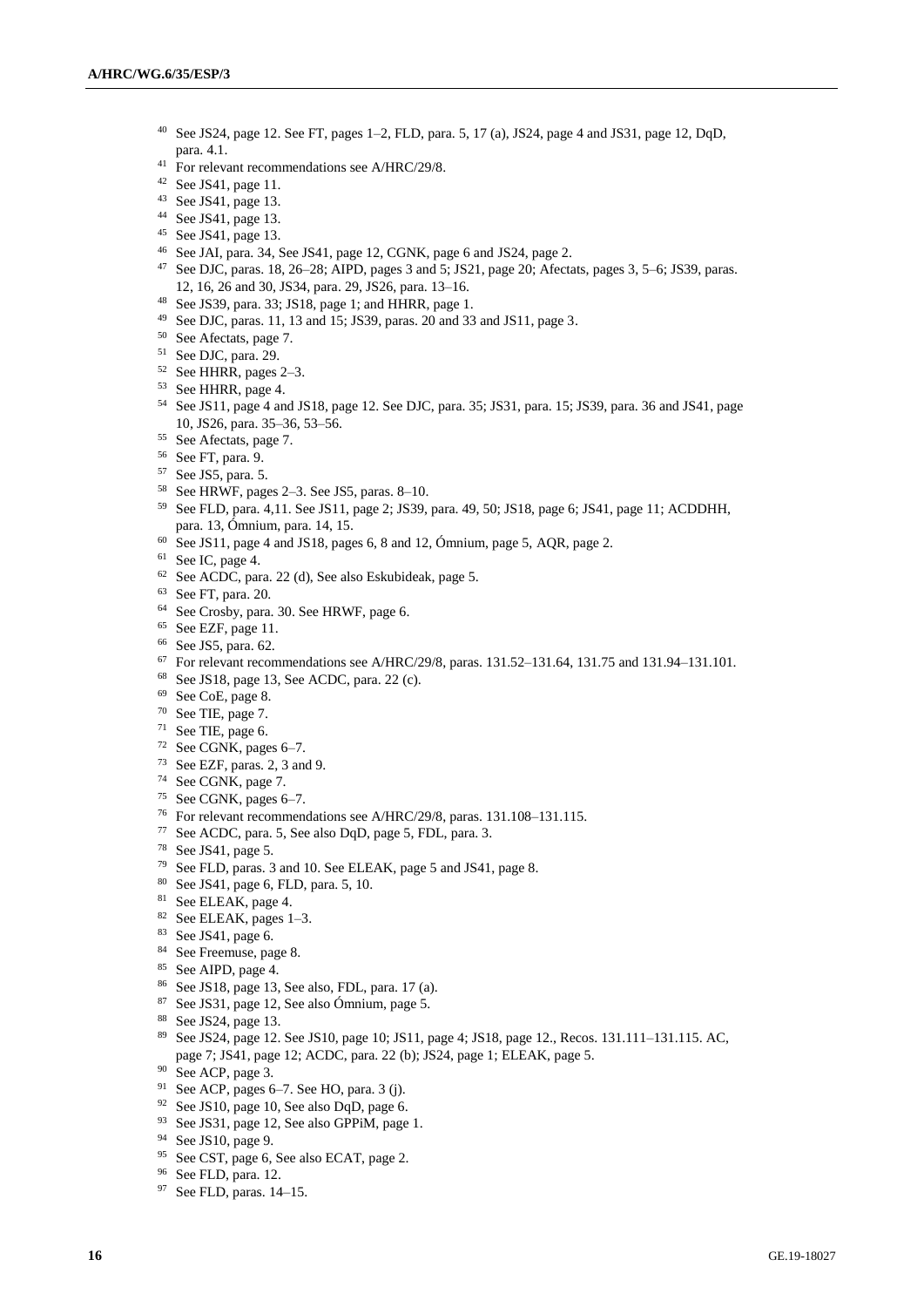- See FLD, para. 17 (g).
- See CJE, page 3.
- See CJE, page 3.
- <sup>101</sup> See OLRC, page 6.
- See JS16, para. 15 (a), See also Enraizados, page 6.
- See JS16, para. 15 (c).
- For relevant recommendations see A/HRC/29/8, paras. 131.87–131.93.
- UNICEF, para. 27.
- See Cáritas, page 5.
- See JS27, page 7.
- See CoE, page 6.
- For relevant recommendations see A/HRC/29/8, paras. 131.105 and 131.106.
- See EE, paras. 7, 15 and 22, See also JS1, para. 15, 16, 32.
- See EE, paras. 15–22, 25 and 28.
- For relevant recommendations see A/HRC/29/8, paras. 131.117–131.120.
- See JS4, page 3.
- See CJE, para. 3.
- See FCM, page 8. See CNJC, page 3.
- See CJE, page 2.
- See JS4, pages 3–4. See CNJC, page 2.
- See JS23, page 3. See CNJC, page 2.
- For relevant recommendations see A/HRC/29/8, paras. 131.123, 131.124 and 131.126–131.134.
- See JS4, page 1, See also Avalot, page 7.
- See JS4, page 6.
- See JS4, page 5.
- See CNJC, page 3.
- See JS4, page 7. See CNJC, page 3.
- See JS4, page 6.
- See CJE, page 2.
- See Cáritas, page 5.
- See Cáritas, page 5, See also Avalot, page 12.
- See FSG, page 3.
- See UNICEF, para. 4, FSG, page 3 and JS15, para. 42.
- <sup>131</sup> See JS4, page 6.
- <sup>132</sup> See JS4, page 6, See also EUAFR, page 5.
- <sup>133</sup> See FSG, page 6.
- For relevant recommendations see A/HRC/29/8, paras. 131.131 and 131.136–131.141.
- See JS15, paras. 18 and 25, See also FSD, page 2.
- See JS33, para. 38.
- See JS33, para. 39.
- See JS33, paras. 17–18.
- See JS8, pages 2–4.
- See JS8, pages 3–4 and 7.
- See JS8, page 11.
- For relevant recommendations see A/HRC/29/8, paras. 131.142–131.151.
- See JS4, page 7.
- See JS7, para. 15a–b, See also, JS2, para. 12.1.
- See JS4, pages 7–8. See JS7, paras. 31–32, JS2, para 12.2.
- See JS4, page 8.
- See JS4, page 8. See JS7, paras. 15(a)–15(b); CNJC, page 3; and JS7, para. 12, JS2, para. 14.3.
- See Catalan Ombudsman, page 4, See also JS2 para. 12.4.
- See Catalan Ombudsman, page 3.
- For relevant recommendations see A/HRC/29/8, paras. 131.32, 131.34, 131.65–131.74 and 131.76– 131.83.
- See JS7, para. 28.
- See SURT, page 2. See FLD, para. 16 and S7, para. 29 (a) (c).
- See JS15, para. 41.
- See JAI, para. 38.
- See JS7, para. 25.
- See JS15, para. 34.
- See JS4, page 4.
- See JS4, page 4.
- See WoW, paras. 14–16.